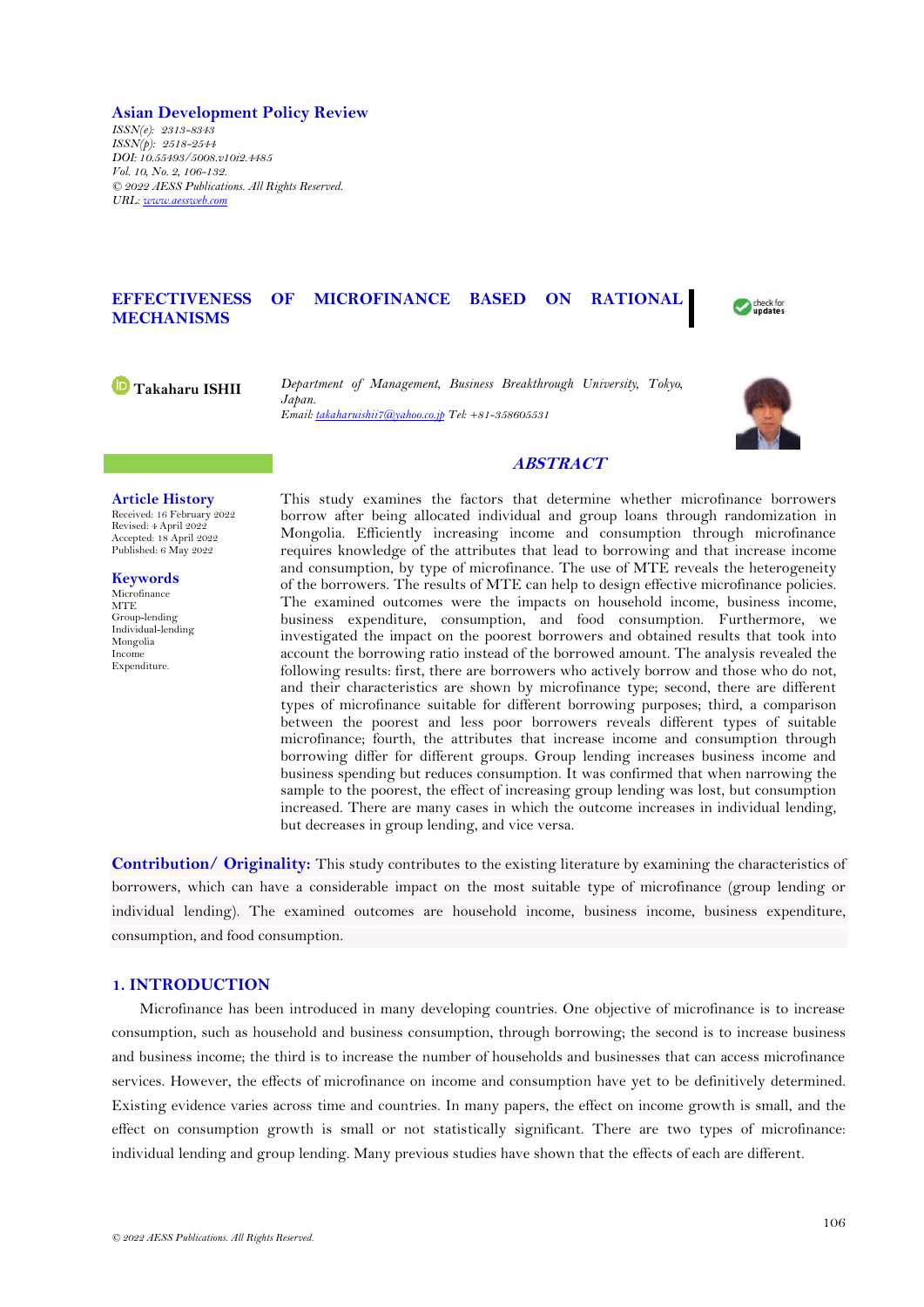A certain number of borrowers do not borrow from microfinance institutions, even if they are allocated to an area where they can borrow. Furthermore, some borrowers use their borrowing for consumption while other borrowers invest to increase their income. Even when borrowers do invest, some borrowers purchase factors of production, such as the purchase of seeds in agriculture or livestock in pastoralism, while others borrow for purposes that do not necessarily increase, but also do not decrease, their income, such as equipment maintenance. Some investments have the potential to significantly increase income, such as the purchase of equipment to produce new goods or to increase production efficiency. In other words, borrowers have the choice to either borrow or not borrow. This study explores the factors that lead to borrowing or not borrowing. No studies have yet been conducted on the factors that lead to borrowing or not borrowing in different types of microfinance. By showing the characteristics of individuals who borrow and the characteristics of individuals for whom borrowing produces policy effects, the targeting of real-life microfinance lending could be made more effective.

When borrowing, borrowers have the option of borrowing for consumption purposes or investment purposes, as well as for the repayment of loans from non-microfinance lenders such as banks. There are several reasons why poor people who could borrow from microfinance choose not to borrow. First, they may be unable to make regular repayments. If they are engaged in agriculture and there is only one harvest season per year, the time of year when they earn cash may be limited to just after the harvest season. Without a regular daily or weekly income, savings would be needed to make regular repayments. If savings are available, it is reasonable to borrow microfinance with interest rates only after the savings have been used up. The second case is where there is neither consumption demand nor investment demand. The investment will not occur unless profits are expected to exceed interest rates. A situation can also be envisaged where produce is not sold on the market. In Mongolia, many households are engaged in pastoralism, and their consumption of eggs, butter, and meat from the pastoral industry is sufficient. Third, there may be an increase in the amount and number of loans taken out. If a borrower has already borrowed a sufficient amount from non-microfinance sources, using their house or livestock as collateral, some borrowers may decide against taking out new microfinance loans to reduce the amount they have to repay. While some borrowers borrow from microfinance to repay non-microfinance lenders, others do not. The fourth option is that there is a lack of sufficient income to repay the loan; the fifth is that the borrower's income may not be sufficient to cover the repayment of the loan. The poorest borrowers may choose not to borrow from microfinance, even if it has a lowinterest rate, because of the interest burden.

One case where microfinance increases business income is where there is an opportunity for investment but borrowing from existing financial institutions does not provide a sufficient amount of resources, and by borrowing from microfinance the investment will be sufficient to increase business income. Borrowing from microfinance may increase consumption in the short term and increase income in the long term through increased investment. In other words, the demand for microfinance varies from borrower to borrower. The effects also vary from borrower to borrower, which means that the treatment effects of microfinance are heterogeneous across borrowers. As long as the supply of funds from microfinance does not fully meet the investment demand of all borrowers in the country, borrower effectiveness will vary depending on the business and consumption and investment environment faced by each borrower.

The poorest borrowers have high consumption demand, but investment demand may be small, especially if the borrowing does not generate sufficient production and sales. The poorest borrowers may also have high interest costs, and even their consumption demand may be small. They are also less willing to borrow if it concerns group lending, but more willing to borrow in cases of individual lending. Conversely, they may be more willing to borrow for group lending but less for individual lending. Group lending reduces risk because all members of the group share the burden in the event of default. Because of this risk reduction, some borrowers are willing to borrow more.

Conversely, there are also reasons for wanting to limit borrowing and the amount borrowed. For example, in the case of group lending, there is pressure from other members to monitor the borrowing and to keep the amount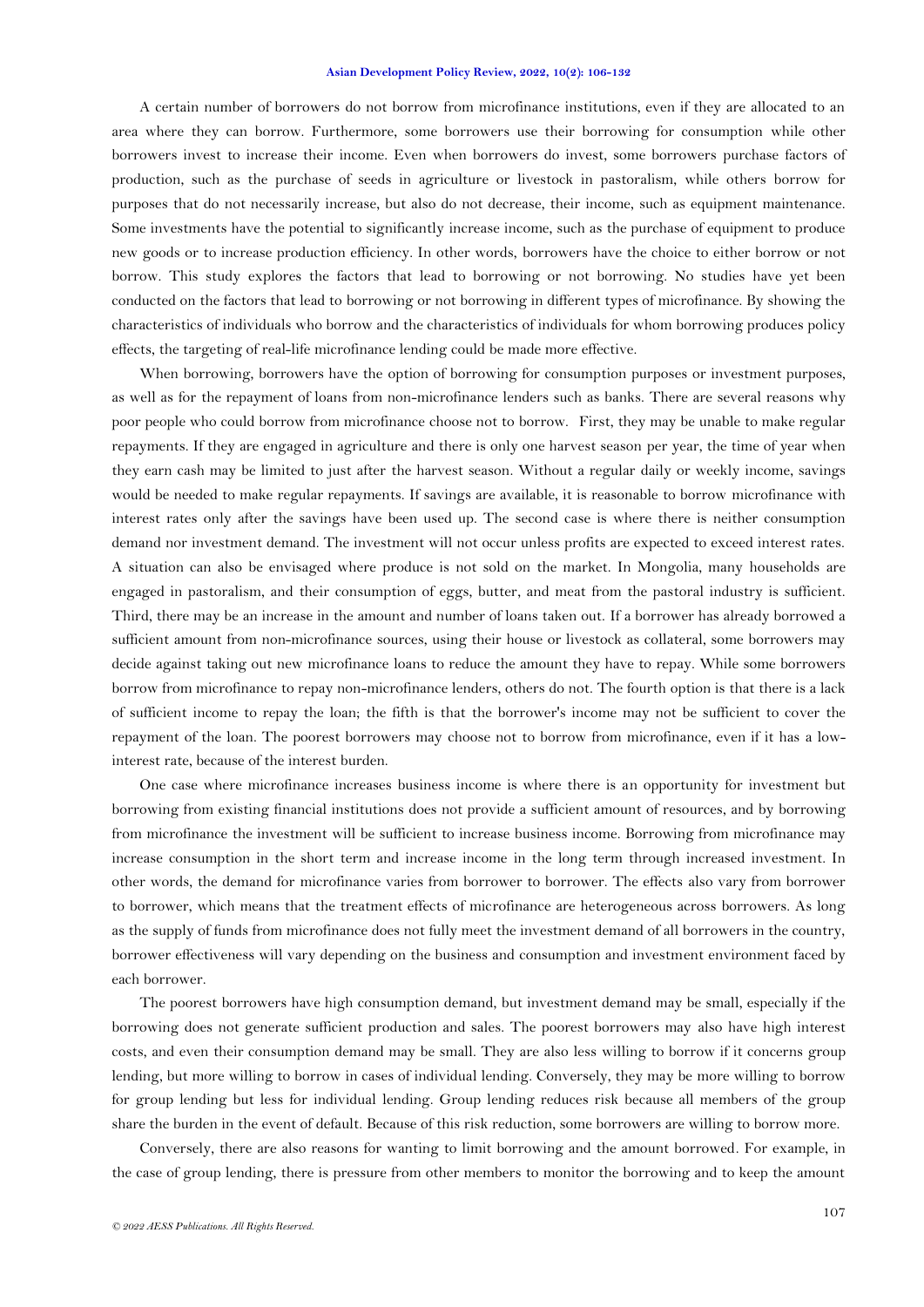borrowed close to the amount borrowed by the other members of the group. Depending on the purpose of microfinance borrowing, the effectiveness may vary, or there may be a minimum income or consumption level for borrowing, and the possibility exists that microfinance may not be effective for borrowers below that level. If the effectiveness varies by borrower, the effectiveness of microfinance may differ significantly for different proportions of several types of borrowers.

In such cases, the effect of microfinance may be small. This may explain why many previous studies have found microfinance to have only a small effect. This study aims to measure the heterogeneous treatment effects of microfinance on outcomes such as household income, business income, household consumption, and business consumption of borrowers.

By applying the marginal treatment effect (MTE) framework developed by Bjorklund [and Moffitt \(1987\)](#page-25-0) and [Heckman and Vytlacil \(2007\)](#page-25-1) we allow treatment effects to vary with the propensity to use microfinance. MTE allows us to determine which borrowers have the highest income and which are more likely to change their consumption and use microfinance, which can help in designing effective microfinance policies. We analysed the microfinance data from [Attanasio, Augsburg, De Haas, Fitzsimons, and Harmgart \(2015\)](#page-25-2); [Attanasio., Augsburg, De](#page-25-3)  [Haas, Fitzsimons, and Harmgart \(2018\)](#page-25-3) in Mongolia to identify the causal relationships.

### **2. PREVIOUS RESEARCH**

Microfinance programs provide small loans to very poor people to generate income. The programs are a substitute for informal credit and do not require collateral, which is a key feature that differentiates microfinance institutions (MFIs) from other commercial institutions. Microfinance loans can be individual or group loans. Moral hazard due to risk-taking has been noted when borrowers know the investment strategy of their members and when borrowers can self-select which projects to invest in [\(Giné, Jakiela, Karlan, and Morduch,](#page-25-4) 2010). [Fischer](#page-25-5)  [\(2013\)](#page-25-5) found that when information on each other's projects is restricted, group lending increases incentives for free-riding. [Xavier Giné and Karlan \(2014\)](#page-25-6) found a relationship between joint and several liability and repayment rates. [Carpena, Cole, Shapiro, and Zia \(2013\)](#page-25-7) showed that switching from individual to joint and several liability significantly improves repayment rates.

[Imai and Azam \(2012\)](#page-25-8) examined whether loans from microfinance institutions reduced poverty in Bangladesh. A 100% net increase in borrowing raised household income per capita by 0.51% to 0.54% on average. However, a 100% net increase in productivity loans (loans for productive activities such as agriculture) raised household income per capita by between 0.69% and 1.09%. It also has a significant and positive impact on food consumption. Income poverty tends to be alleviated by providing productive loans to households, highlighting that consumption poverty is likely to be reduced by unproductive loans.

[Khandker & Samad](#page-26-0) (2013) found that microfinance interventions in Bangladesh have reduced the number of extremely poor by 9% over the past decade. They also showed that households with continuous participation were more effective in reducing poverty than households with irregular participation. Furthermore, non-farm income as a percentage of total income increased significantly. However, non-participants experienced greater growth in household consumption than participants. [Schroeder \(2014\)](#page-26-1) found that borrowing from microfinance institutions in Bangladesh had a positive and significant impact on per capita household consumption. At the average level, he predicted that an additional loan of USD 100 would increase per capita household consumption by about 20%. Microfinance institutions in Bangladesh provide productive loans for income-generating activities and unproductive loans for consumption smoothing; [Muhumed \(2016\)](#page-26-2) showed that microfinance increases consumption and in turn reduces poverty. Thus, studies such as [Imai and Azam \(2012\)](#page-25-8); [Khandker and Samad \(2013\)](#page-26-0); [Schroeder \(2014\)](#page-26-1), and [Muhumed \(2016\)](#page-26-2) also showed that microfinance increases consumption. They concluded that it has a positive impact on poverty reduction and contributes to improved living conditions. On the other hand, [Chowdhury \(2009\)](#page-25-9) critically assessed the effectiveness of microfinance. He attributed its success to group lending, as the poor had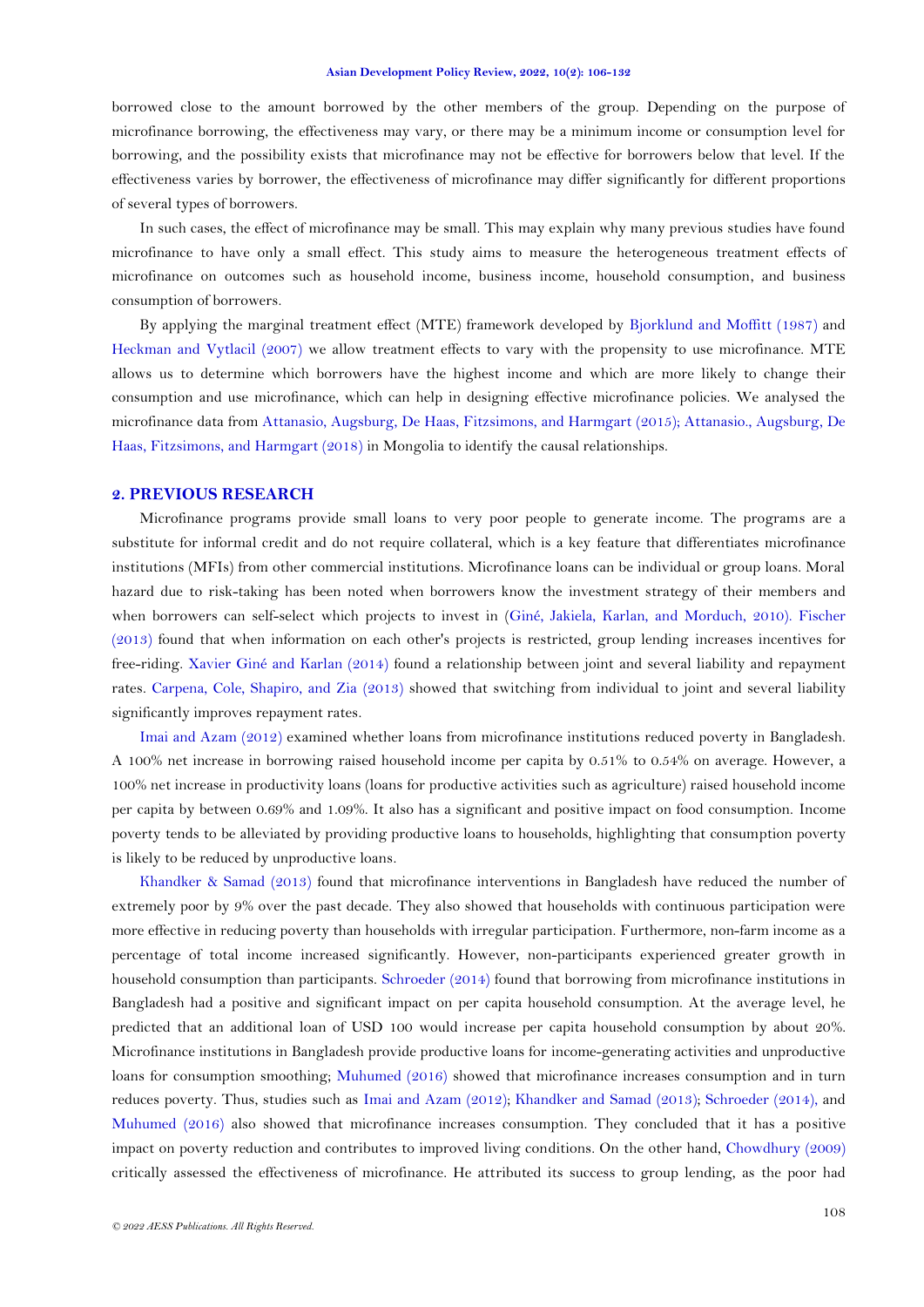traditionally borrowed. Group lending overcomes collateral and adverse selection problems caused by information asymmetry through peer monitoring. The majority of borrowers also stated that they already had some assets, business skills, and education.

[Attanasio et al. \(2015\)](#page-25-2) conducted an analysis using a randomized field experiment in rural Mongolia. Group lending had a positive impact on women's entrepreneurship and household food consumption, but not on total hours worked or household income. Individual lending also had no significant impact on poverty. The results suggest that group lending may deter borrowers from using loans for non-investment purposes. The analysis found no difference in repayment rates for individual and group lending. [Ishii \(2022\)](#page-26-3) analyzed the presence of borrower heterogeneity using Mongolian data from [Attanasio et](#page-25-2) al. (2015) and Attanasio [et al. \(2018\)](#page-25-3) using a causal forest methodology. They found that to maximize the effectiveness of simple measures, it is important to understand the factors that contribute to heterogeneity and the effective level of heterogeneity.

# **3. DATA**

This study uses data from [Attanasio et al. \(2015\)](#page-25-2) and Attanasio [et al. \(2018\)](#page-25-3) on women from poor households in Mongolia. The effects of group and individual borrowing are tested among 40 poor rural villages. A follow-up survey is conducted 19 months after the baseline survey. Group borrowing is jointly and severally liable, with the entire group of borrowers responsible for repayment. If one or more members do not repay and the others do not make up the difference, all members are denied further borrowing. Members act as guarantors to screen and monitor each other. Joint and several liability lending increase the probability of repayment through frequent information-sharing meetings among members and strong social pressure to prevent default. Although the borrowing in this study was intended to finance businesses, about half was used for household consumption. The borrowers were not informed at the borrowing stage whether the loan would be an individual or group loan.

As nomads in Mongolia, the respondents accumulate social capital outside the family, and there are collective self-help groups (Nukhurlul). The existence of organizations that operate as informal savings and credit unions and are historically similar to collective group lending may have implications for the current state of MFI group lending in Mongolia. Both individual and group loans in the current study were primarily for small-scale entrepreneurial activities and business creation, with repayment periods ranging from a minimum of a few weeks to a maximum of six months or more. Group loans have a maturity of approximately three years and an average interest rate of 2%. They have a dynamic incentive structure, with the interest rate decreasing by 0.1% for each successful loan cycle, as well as the possibility of increasing the loan amount and lengthening the repayment period. The loan briefing was organized by the NPO, the Mongolian Women's Federation (MWF).

Fifteen of the 40 villages were allocated to group loans, 15 to individual loans, and 10 to control groups. The groups consisted of 7-15 people, and loans were made to individuals on the list of the poor who had around MNT 1 million at the time of joining the group and whose monthly income was less than MNT 200,000. The average household over the period earned only MNT 1,100,000. The target population was also selected by taking into account livestock ownership. Groups were formed in 15 villages, with leaders elected and group rules signed, with members living in the same village and knowing each other. The study confirms that there are no significant differences in poverty levels between the group and individual loan groups and that they are similar in terms of household composition, employment and consumption patterns, and asset size. The majority of borrowing households had taken out one or more loans at the time of the baseline survey.

# **4. ANALYSIS**

[Table 1](#page-4-0) shows the number of people who borrowed by type of microfinance and the number of people who did not borrow despite being able to borrow from MFIs, for individual and group lending respectively. This study examines the differences between those who borrowed and those who chose not to borrow.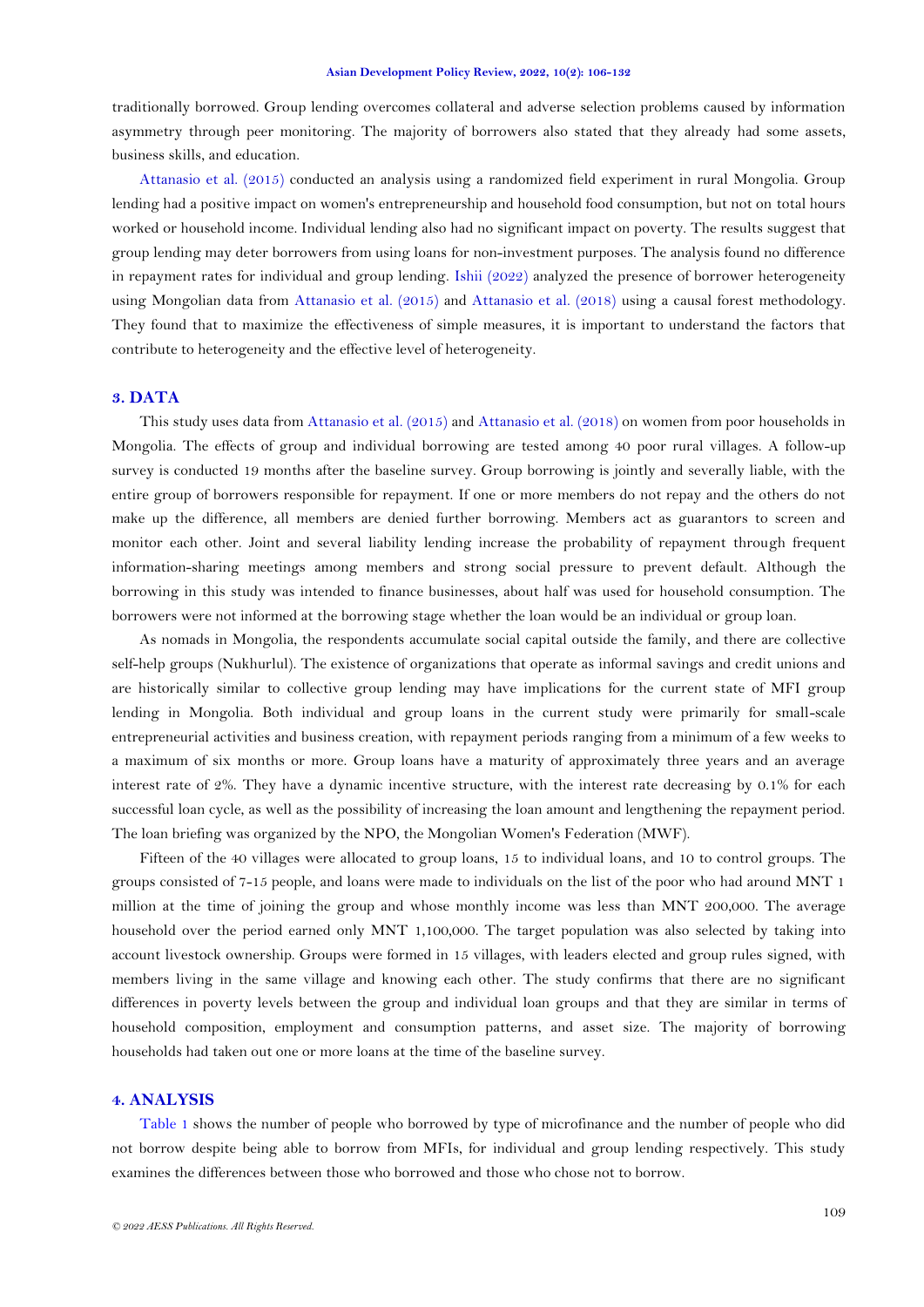|            | Did Not<br><b>Borrow</b> | <b>Borrowed</b> | Total |
|------------|--------------------------|-----------------|-------|
| Ind. Loan  | 722                      | 1536            | 2258  |
| Group Loan | 542                      | 1679            | 2221  |
| Total      | 1264                     | 3215            | 4479  |

**Table 1.** The number that borrowed and did not borrow by type of microfinance.

<span id="page-4-0"></span>[Table 2](#page-5-0) shows the regression analysis on borrowing. The dependent variable is the presence or absence of borrowing by individual or group lending allocation. *per\_hhincome* is per capita income, *per\_rev\_r* is per capita business income, *per\_totalexp\_r* is per capita business expenditure, *per\_consump\_mth* is per capita household consumption, *per\_ consump\_food* is household food consumption per capita, *age* is age, *loanno* is number of loans, *soum* is area dummy, *f\_source* is number of sources of income, *edulow* is a dummy for persons with low levels of education, *purp2* is a dummy for investments where the purpose of borrowing is related to the processing industry, *purp1* is a dummy for agriculture where the investments are for the purchase of production factors in the pastoral industry, *poor* is a dummy for perceived poverty.

The regression analysis shows that for all outcomes, age is positive and significant only for individual loans. The older people are, the more they borrow in individual lending. The number of loans is positive and significant only for group lending. The higher the number of borrowers, the more they borrow in group lending. The region dummies are significant for all variables. The income source is positive and significant only for group lending. The more the income sources, the more they borrow in group lending. Education level is negative and significant only for individual lending. This indicates that the higher the level of education, the more people borrow in individual lending. No significant variables were identified in the purchase factors of production. For processing industryrelated borrowing, it is positive and significant only for group lending. Perceived poverty is positive and significant only for individual lending. Those who perceive themselves to be poorer are more likely to borrow in individual lending.

Outcome variables were checked. Per capita household income and business income have opposite signs for individual and group lending. The higher the per capita household income and business income, the less they borrow through individual lending, but the more they borrow through group lending. Furthermore, household consumption per capita is negative and significant, while food consumption per capita is positive. The higher the per capita food consumption, the more people borrow, and the lower the per capita household consumption, the more people borrow.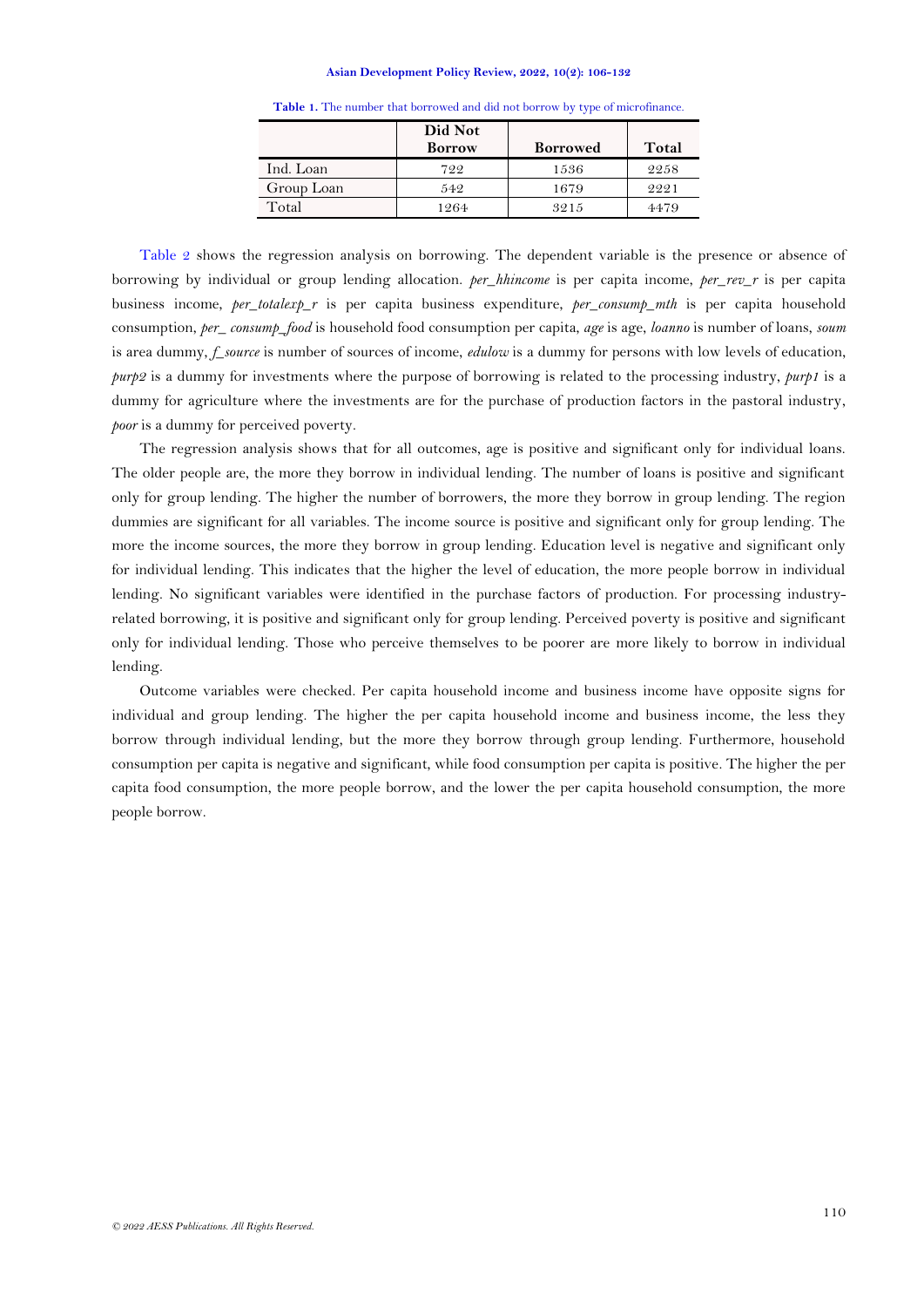|                  | (1)         | (2)        | (3)        | (4)          | (5)        | (6)        | (7)         | (8)        | (9)        | (10)         |
|------------------|-------------|------------|------------|--------------|------------|------------|-------------|------------|------------|--------------|
| MF type          | Indi.       | group      | Indi.      | group        | Indi.      | group      | Indi.       | group      | Indi.      | group        |
| Dep.var          | noloan mf   | noloan_mf  | noloan_mf  | noloan_mf    | noloan_mf  | noloan mf  | noloan mf   | noloan_mf  | noloan_mf  | noloan_mf    |
| age              | $0.00$ **   | 0.00       | $0.00$ **  | 0.00         | $0.00$ **  | 0.00       | $0.00$ **   | 0.00       | $0.00$ **  | $0.00\,$     |
|                  | (0.00)      | (0.00)     | (0.00)     | (0.00)       | (0.00)     | (0.00)     | (0.00)      | (0.00)     | (0.00)     | (0.00)       |
| loanno           | 0.02        | $0.09***$  | 0.02       | $0.10***$    | $0.02\,$   | $0.09$ *** | 0.02        | $0.10***$  | 0.02       | $0.10^{***}$ |
|                  | (0.04)      | (0.03)     | (0.04)     | (0.03)       | (0.04)     | (0.03)     | (0.04)      | (0.03)     | (0.04)     | (0.03)       |
| soum             | $-0.00$ *** | $0.00$ *** | $-0.00$ ** | $0.00^{***}$ | $-0.00$ ** | $0.00$ *** | $-0.00$ *** | $0.00$ *** | $-0.00$ ** | $0.00$ ***   |
|                  | (0.00)      | (0.00)     | (0.00)     | (0.00)       | (0.00)     | (0.00)     | (0.00)      | (0.00)     | (0.00)     | (0.00)       |
| f_ysource        | 0.01        | $0.08$ *** | 0.01       | $0.08***$    | $0.01\,$   | $0.08***$  | $0.02\,$    | $0.08$ *** | 0.02       | $0.08***$    |
|                  | (0.03)      | (0.03)     | (0.03)     | (0.03)       | (0.03)     | (0.03)     | (0.03)      | (0.03)     | (0.03)     | (0.03)       |
| edulow           | $-0.13*$    | $-0.11$    | $-0.13*$   | $-0.11$      | $-0.13*$   | $-0.11$    | $-0.13**$   | $-0.12$    | $-0.11$    | $-0.11$      |
|                  | (0.06)      | (0.13)     | (0.06)     | (0.13)       | (0.06)     | (0.13)     | (0.06)      | (0.13)     | (0.07)     | (0.13)       |
| purp2            | 0.01        | $0.07**$   | 0.02       | $0.06**$     | $0.02\,$   | $0.06*$    | 0.03        | $0.09**$   | $-0.05$    | $0.06*$      |
|                  | (0.17)      | (0.03)     | (0.18)     | (0.03)       | (0.18)     | (0.03)     | (0.18)      | (0.03)     | (0.18)     | (0.03)       |
| purp1            | $0.01\,$    | 0.02       | 0.02       | 0.02         | 0.02       | $0.02\,$   | 0.02        | 0.04       | 0.05       | $0.02\,$     |
|                  | (0.17)      | (0.04)     | (0.18)     | (0.04)       | (0.18)     | (0.04)     | (0.18)      | (0.04)     | (0.18)     | (0.04)       |
| poor             | $0.21***$   | 0.01       | $0.21$ *** | 0.01         | $0.21***$  | $0.01\,$   | $0.21***$   | 0.00       | $0.21$ *** | $0.01\,$     |
|                  | (0.06)      | (0.05)     | (0.06)     | (0.05)       | (0.06)     | (0.05)     | (0.06)      | (0.06)     | (0.06)     | (0.05)       |
| per_hhincome     | $-0.00$     | 0.00       |            |              |            |            |             |            |            |              |
|                  | (0.00)      | (0.00)     |            |              |            |            |             |            |            |              |
| per_rev_r        |             |            | $-0.00$    | $0.00\,$     |            |            |             |            |            |              |
|                  |             |            | (0.00)     | (0.00)       |            |            |             |            |            |              |
| per_totalexp_r   |             |            |            |              | 0.00       | $0.00*$    |             |            |            |              |
|                  |             |            |            |              | (0.00)     | (0.00)     |             |            |            |              |
| per_consump_mth  |             |            |            |              |            |            | $-0.00$     | $-0.00$    |            |              |
|                  |             |            |            |              |            |            | (0.00)      | (0.00)     |            |              |
| per_consump_food |             |            |            |              |            |            |             |            | $0.01**$   | 0.00         |
|                  |             |            |            |              |            |            |             |            | (0.00)     | (0.00)       |
| Constant         | $0.45**$    | $0.44***$  | $0.39*$    | $0.46***$    | $0.38*$    | $0.45***$  | $0.40**$    | $0.47***$  | 0.32       | $0.45***$    |
|                  | (0.18)      | (0.09)     | (0.19)     | (0.09)       | (0.19)     | (0.09)     | (0.18)      | (0.09)     | (0.18)     | (0.09)       |
| Observations     | 2,257       | 2,221      | 2,257      | 2,221        | 2,257      | 2,221      | 2,257       | 2,221      | 2,257      | 2,221        |
| R-squared        | 0.11        | 0.08       | 0.11       | 0.08         | 0.11       | 0.08       | 0.11        | 0.08       | 0.12       | 0.08         |

<span id="page-5-0"></span>**Table 2.** Regression analysis on borrowing.

Note: Robust standard errors in parentheses.<br>\*\*\* p<0.01, \*\* p<0.05, \* p<0.1.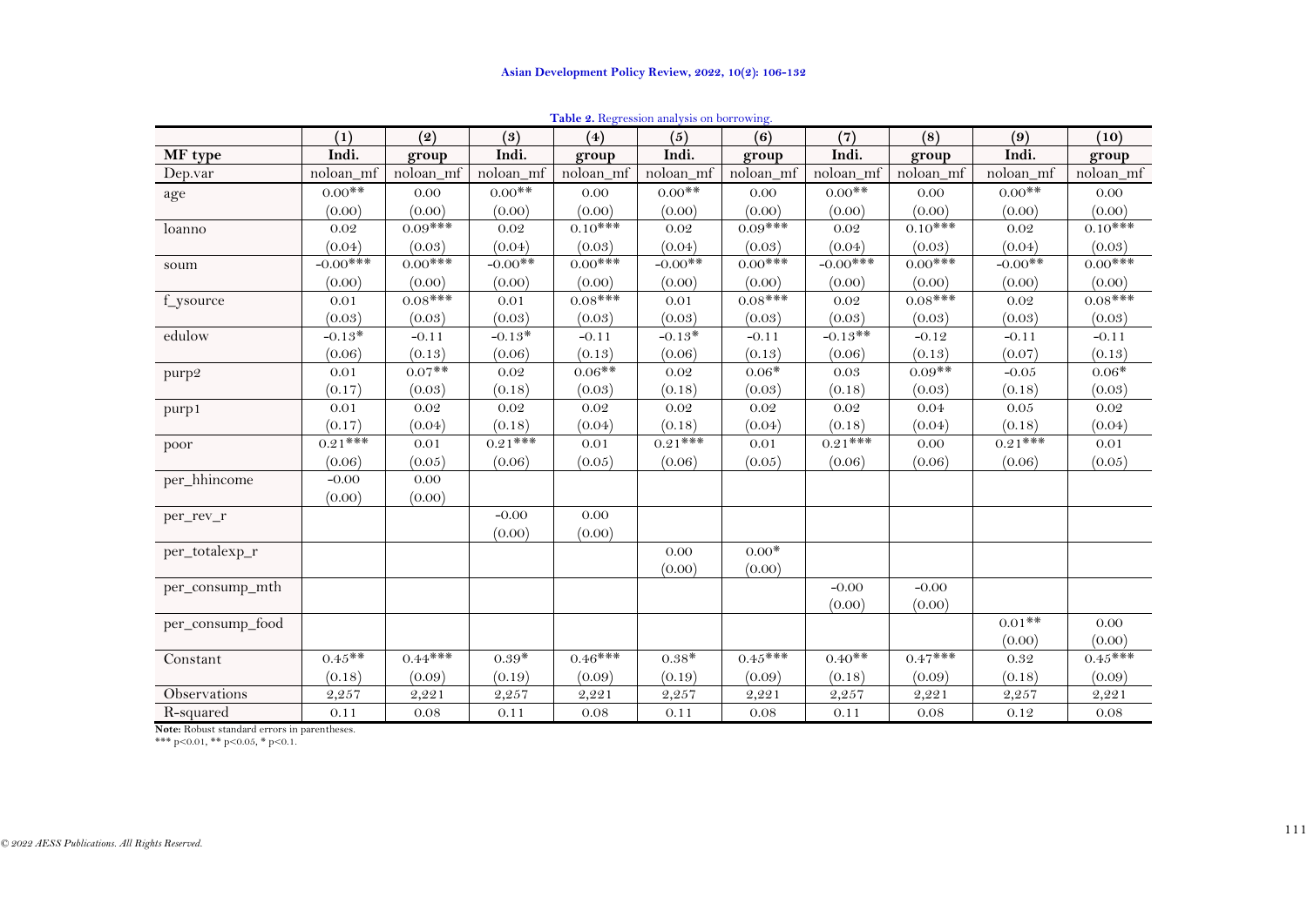|                   | (1)         | (2)        | (3)         | (4)        | (5)         | (6)        | (7)         | (8)         | (9)         | (10)       |
|-------------------|-------------|------------|-------------|------------|-------------|------------|-------------|-------------|-------------|------------|
| MF type           | Indi.       | group      | Indi.       | group      | Indi.       | group      | Indi.       | group       | Indi.       | group      |
| Dep.var           | noloan_mf   | noloan mf  | noloan_mf   | noloan_mf  | noloan_mf   | noloan_mf  | noloan mf   | noloan mf   | noloan_mf   | noloan_mf  |
| age               | $0.00$ **   | 0.00       | $0.00$ ***  | 0.00       | $0.00$ ***  | 0.00       | $0.00$ ***  | $-0.00$     | $0.01$ ***  | 0.00       |
|                   | (0.00)      | (0.00)     | (0.00)      | (0.00)     | (0.00)      | (0.00)     | (0.00)      | (0.00)      | (0.00)      | (0.00)     |
| loanno            | 0.06        | $0.33***$  | 0.06        | $0.33***$  | 0.06        | $0.32$ *** | $0.06*$     | $0.35***$   | 0.06        | $0.33***$  |
|                   | (0.04)      | (0.05)     | (0.04)      | (0.05)     | (0.04)      | (0.05)     | (0.04)      | (0.05)      | (0.04)      | (0.05)     |
| soum              | $-0.00$ *** | $0.00$ *** | $-0.00$ *** | $0.00$ *** | $-0.00$ *** | $0.00$ *** | $-0.00$ *** | $0.00****$  | $-0.00$ *** | $0.00$ *** |
|                   | (0.00)      | (0.00)     | (0.00)      | (0.00)     | (0.00)      | (0.00)     | (0.00)      | (0.00)      | (0.00)      | (0.00)     |
| f_ysource         | $0.03\,$    | $0.32***$  | 0.04        | $0.31$ *** | 0.04        | $0.32$ *** | 0.05        | $0.32***$   | 0.06        | $0.32***$  |
|                   | (0.04)      | (0.05)     | (0.04)      | (0.05)     | (0.04)      | (0.05)     | (0.04)      | (0.05)      | (0.04)      | (0.05)     |
| edulow            | $-0.35***$  | $-0.30***$ | $-0.36***$  | $-0.31***$ | $-0.36***$  | $-0.30***$ | $-0.38***$  | $-0.33***$  | $-0.29***$  | $-0.31***$ |
|                   | (0.08)      | (0.09)     | (0.08)      | (0.09)     | (0.08)      | (0.09)     | (0.08)      | (0.09)      | (0.08)      | (0.09)     |
| purp <sub>2</sub> | 0.05        | $0.31**$   | 0.09        | $0.31**$   | $0.09\,$    | $0.30**$   | 0.10        | $0.38**$    | $-0.17$     | $0.28*$    |
|                   | (0.40)      | (0.15)     | (0.41)      | (0.15)     | (0.41)      | (0.15)     | (0.41)      | (0.15)      | (0.42)      | (0.15)     |
| purp1             | 0.04        | 0.11       | 0.08        | 0.10       | 0.08        | 0.09       | 0.08        | 0.16        | 0.16        | 0.09       |
|                   | (0.40)      | (0.13)     | (0.40)      | (0.13)     | (0.40)      | (0.13)     | (0.40)      | (0.13)      | (0.41)      | (0.13)     |
| poor              | $0.60***$   | 0.05       | $0.60$ ***  | 0.05       | $0.60***$   | 0.05       | $0.60$ ***  | 0.03        | $0.61$ ***  | 0.05       |
|                   | (0.06)      | (0.07)     | (0.06)      | (0.07)     | (0.06)      | (0.07)     | (0.06)      | (0.07)      | (0.06)      | (0.07)     |
| per_hhincome      | $-0.00$ *** | 0.00       |             |            |             |            |             |             |             |            |
|                   | (0.00)      | (0.00)     |             |            |             |            |             |             |             |            |
| per_rev_r         |             |            | $-0.00$     | 0.00       |             |            |             |             |             |            |
|                   |             |            | (0.00)      | (0.00)     |             |            |             |             |             |            |
| per_totalexp_r    |             |            |             |            | 0.00        | 0.00       |             |             |             |            |
|                   |             |            |             |            | (0.00)      | (0.00)     |             |             |             |            |
| per_consump_mth   |             |            |             |            |             |            | $-0.00$     | $-0.00$ *** |             |            |
|                   |             |            |             |            |             |            | (0.00)      | (0.00)      |             |            |
| per_consump_food  |             |            |             |            |             |            |             |             | $0.03$ ***  | 0.00       |
|                   |             |            |             |            |             |            |             |             | (0.00)      | (0.00)     |
| Constant          | $-0.21$     | $-0.34*$   | $-0.37$     | $-0.30*$   | $-0.38$     | $-0.33*$   | $-0.35$     | $-0.27$     | $-0.61$     | $-0.33*$   |
|                   | (0.42)      | (0.19)     | (0.42)      | (0.18)     | (0.42)      | (0.18)     | (0.42)      | (0.18)      | (0.43)      | (0.18)     |
| Observations      | 2,257       | 2,221      | 2,257       | 2,221      | 2,257       | 2,221      | 2,257       | 2,221       | 2,257       | 2,221      |

**Table 3.** Probit analysis on borrowing.

<span id="page-6-0"></span>**Note:** Robust standard errors in parentheses.<br>\*\*\* p<0.01, \*\* p<0.05, \* p<0.1.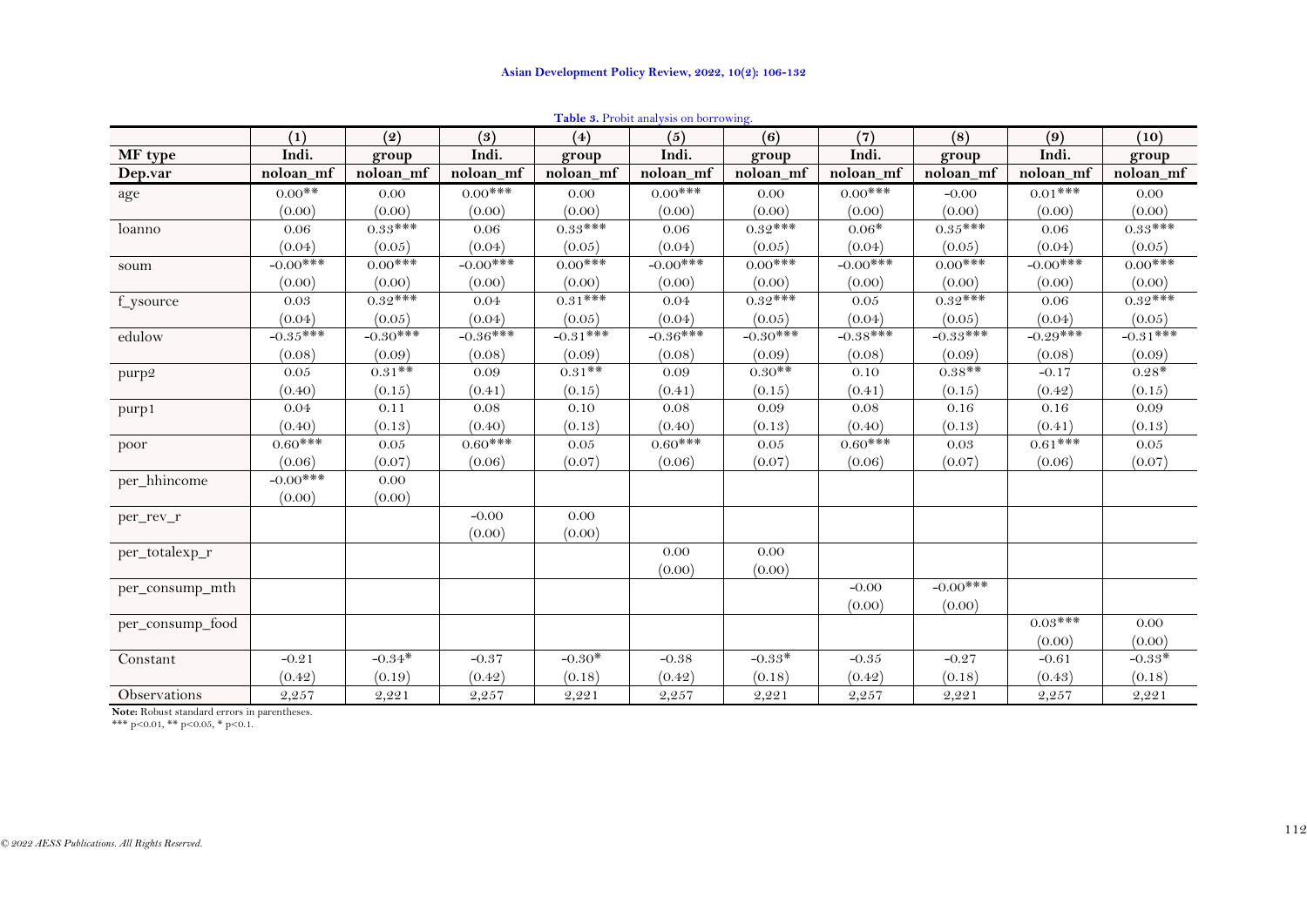[Table 3](#page-6-0) compares the results from the probit analysis. The results of the analysis are almost identical to those of the OLS. The difference is that the education level is negative and significant for group lending as well as for individual lending. The results are found to be robust.

### *4.1. MTE for Impact of Microfinance*

[Figures](#page-7-0) 1[-5](#page-9-0) show the change in MTE for various outcomes. It shows how MTE varies by microfinance lending, with MTE being the mean of the observed characteristics, together with 90% confidence intervals. Figure [1](#page-7-0) shows the MTE curves for household income per capita for microfinance borrowing, with curves for individual and group lending. The vertical axis is the marginal treatment effect and the horizontal axis is the resistance to treatment. Both are near zero but decrease with greater resistance to treatment, i.e. individual lending by microfinance institutions. It increases with greater resistance to group lending. Group lending implies an adverse selection of the treatment effect. The upward-sloping MTE curve implies that more people with characteristics that increase household income per capita are less likely to borrow. Individual lending falls to the right and group lending rises to the right. In [Figures](#page-8-0) 2 and [3](#page-8-1) business income and business expenditure fall to the right, regardless of the type of microfinance. In [Figure 4,](#page-9-1) per capita consumption and per capita food consumption rise to the right, regardless of microfinance type. The more the type of microfinance falls to the right, the more people who increase their outcomes through microfinance allocation will borrow, indicating that business income and business expenditure are meaningful to introduce, regardless of the type of microfinance. Also, individual and group lending differs between up-right and down-right, but the slope is very small, indicating that the type of microfinance does not necessarily have an impact on increasing per capita income. However, it can be read that the attributes that bring about an increase in per capita food consumption in [Figure 5](#page-9-0) tend not to want to borrow from either individual or group lending.



<span id="page-7-0"></span>**Figure 1.** Distribution of the MTE for impact on household income.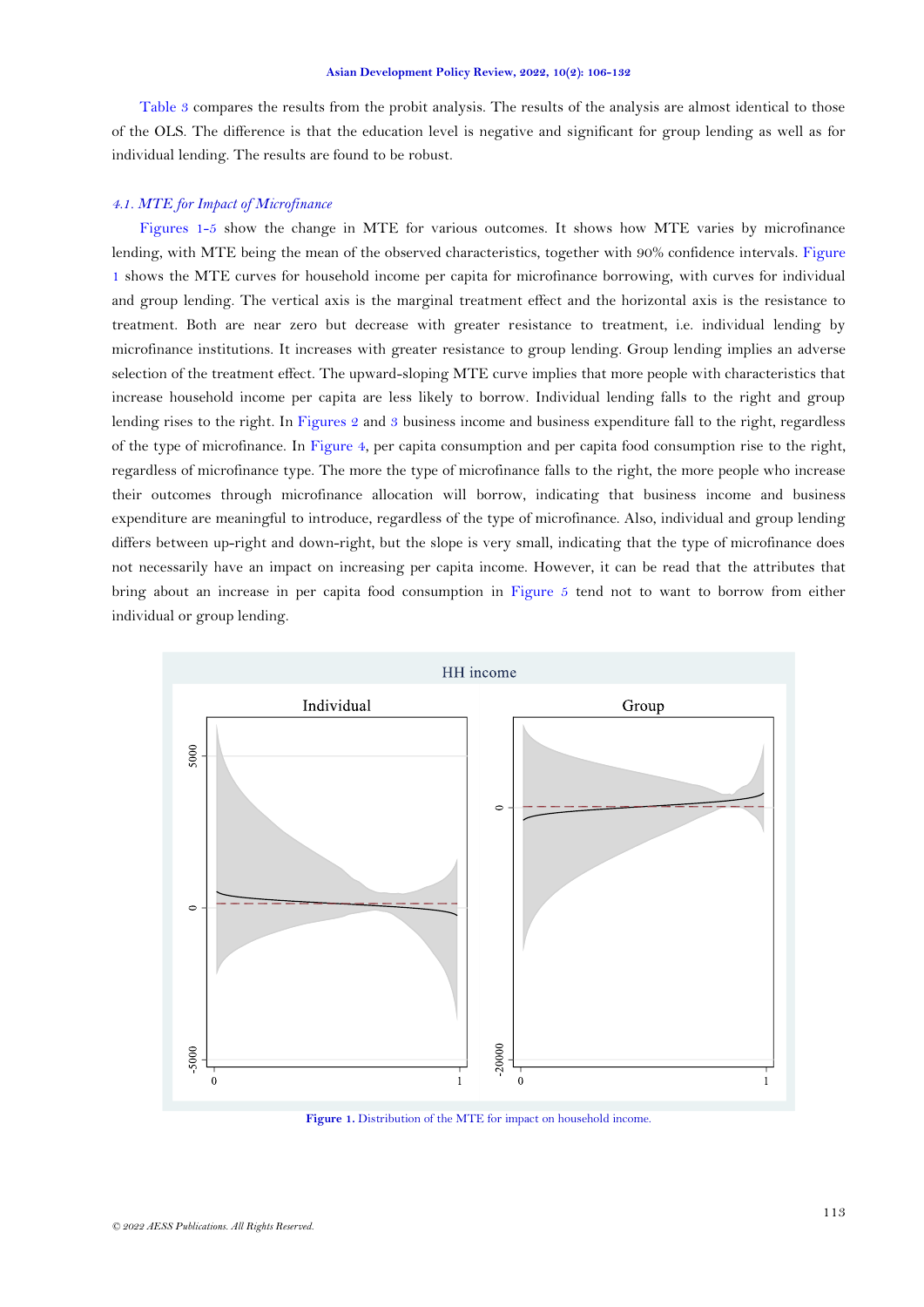

**Figure 2.** Distribution of the MTE for impact on enterprise income.

<span id="page-8-0"></span>

Enterprise Expenditure

<span id="page-8-1"></span>**Figure 3.** Distribution of the MTE for impact on enterprise expenditure.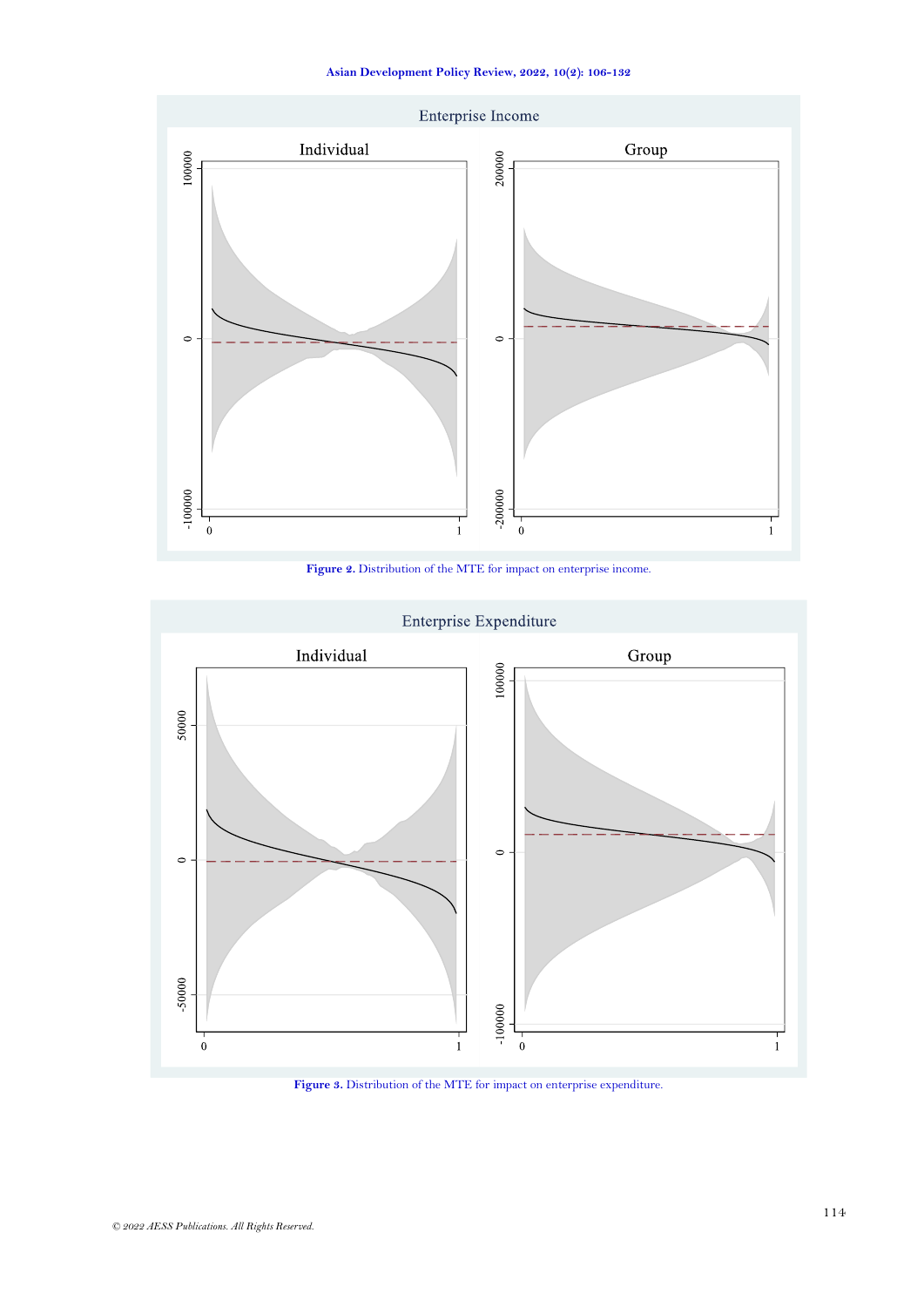

**Figure 4.** Distribution of the MTE for impact on consumption.

<span id="page-9-1"></span>

<span id="page-9-0"></span>**Figure 5.** Distribution of the MTE for impact on consumption of food.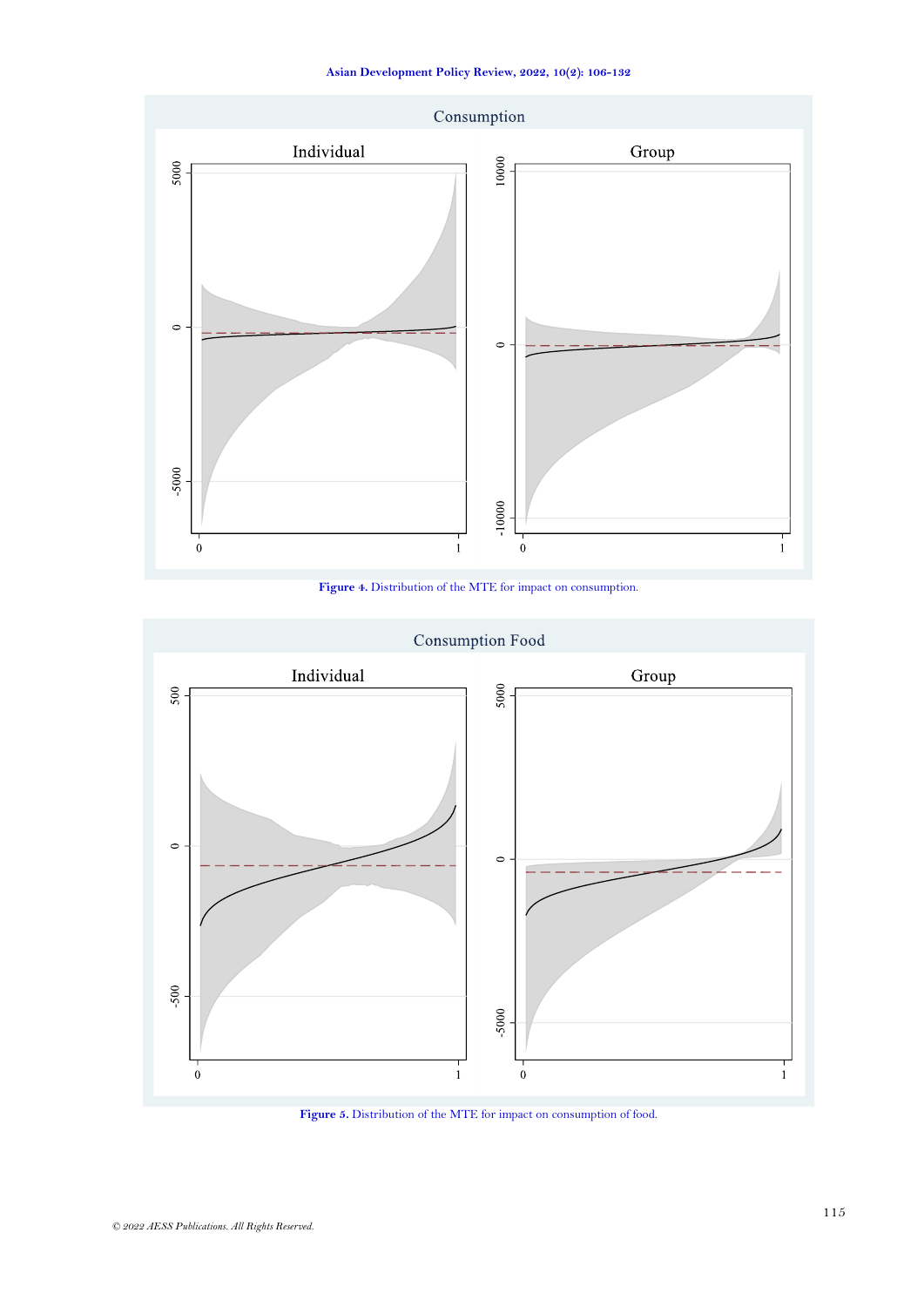|                   |          | Income    | <b>Enterprise Income</b> |                |                | <b>Enterprise Expenditure</b> |          | Consumption |            | <b>Consumption Food</b> |
|-------------------|----------|-----------|--------------------------|----------------|----------------|-------------------------------|----------|-------------|------------|-------------------------|
|                   | Indi.    | group     | Indi.                    | group          | Indi.          | group                         | Indi.    | group       | Indi.      | group                   |
| age               | $-0.13$  | $-1.35$   | $8.79**$                 | $-12.28***$    | $9.04***$      | $-9.05***$                    | $-0.45$  | 0.63        | $-0.19*$   | $0.80***$               |
|                   | (0.90)   | (0.94)    | (3.66)                   | (4.26)         | (2.82)         | (3.47)                        | (0.64)   | (0.64)      | (0.10)     | (0.13)                  |
| loanno            | $-25.16$ | $-61.07$  | 163.72*                  | $2,329.49***$  | $185.04**$     | $1,652.15***$                 | $-10.41$ | $-14.04$    | $-2.70$    | $-70.78***$             |
|                   | (23.69)  | 111.10)   | (96.69)                  | (503.13)       | (74.65)        | (409.52)                      | (16.96)  | (75.35)     | (2.63)     | (14.89)                 |
| soum              | $-0.74$  | $-0.31$   | $-13.98***$              | $11.61***$     | $-13.28***$    | $8.10***$                     | $-0.31$  | $-0.39$     | 0.07       | $-0.41$ ***             |
|                   | (0.97)   | (0.66)    | (3.97)                   | (2.98)         | (3.06)         | (2.43)                        | (0.70)   | (0.45)      | (0.11)     | (0.09)                  |
| f_ysource         | 23.89    | 29.49     | $138.69*$                | $2,466.76***$  | $153.08**$     | $1,741.51***$                 | $-11.72$ | $-31.44$    | $-3.26$    | $-80.09***$             |
|                   | 19.83)   | 103.85)   | (80.93)                  | (470.29)       | (62.48)        | (382.80)                      | (14.20)  | (70.44)     | (2.20)     | (13.92)                 |
| edulow            | $-57.37$ | 106.97    | $-1,379.85***$           | $-1,695.85***$ | $-1,346.14***$ | $-1,241.29***$                | 7.97     | 10.11       | 12.32      | $99.35***$              |
|                   | (112.18) | 117.31)   | (457.86)                 | (531.28)       | (353.46)       | (432.44)                      | (80.33)  | (79.57)     | (12.44)    | (15.73)                 |
| purp <sub>2</sub> | 17.91    | $-52.50$  | $-390.55$                | $2,812.07***$  | $-272.69$      | $1,844.97***$                 | 64.32    | 101.91      | 17.46      | $-23.89$                |
|                   | (214.54) | 128.76)   | (875.63)                 | (583.11)       | (675.98)       | (474.62)                      | (153.63) | (87.33)     | (23.80)    | (17.26)                 |
| purp1             | 86.43    | 119.35    | 139.23                   | 673.12*        | 108.25         | 331.57                        | 11.89    | $-9.92$     | 28.67      | $-16.36$                |
|                   | (210.13) | (78.58)   | (857.62)                 | (355.85)       | (662.08)       | (289.65)                      | (150.47) | (53.30)     | (23.31)    | (10.53)                 |
| poor              | 51.70    | $-61.94*$ | $2,130.70***$            | $399.77***$    | $2,227.85***$  | $335.35***$                   | $-97.39$ | 19.87       | $-36.07$   | $-25.92***$             |
|                   | (199.58) | (32.87)   | (814.56)                 | (148.87)       | (628.84)       | (121.17)                      | (142.92) | (22.30)     | (22.14)    | (4.41)                  |
| Constant          | 96.50    | 138.37    | $-3,255.77***$           | $9,228.52***$  | $-1,832.31**$  | $6,843.73***$                 | $-95.04$ | $-37.36$    | $-61.72**$ | $-250.43***$            |
|                   | (272.38) | (321.36)  | (1, 111.68)              | (1,455.36)     | (858.21)       | (1, 184.60)                   | (195.04) | (217.97)    | (30.21)    | (43.08)                 |
| Observations      | 2,258    | 2,221     | 2,258                    | 2,221          | 2,258          | 2,221                         | 2,258    | 2,221       | 2,258      | 2,221                   |

**Table 4.** MTE of microfinance on different outcomes by microfinance type (total sample).

<span id="page-10-0"></span>**Note:** Standard errors in parentheses.<br>\*\*\* p<0.01, \*\* p<0.05, \* p<0.1.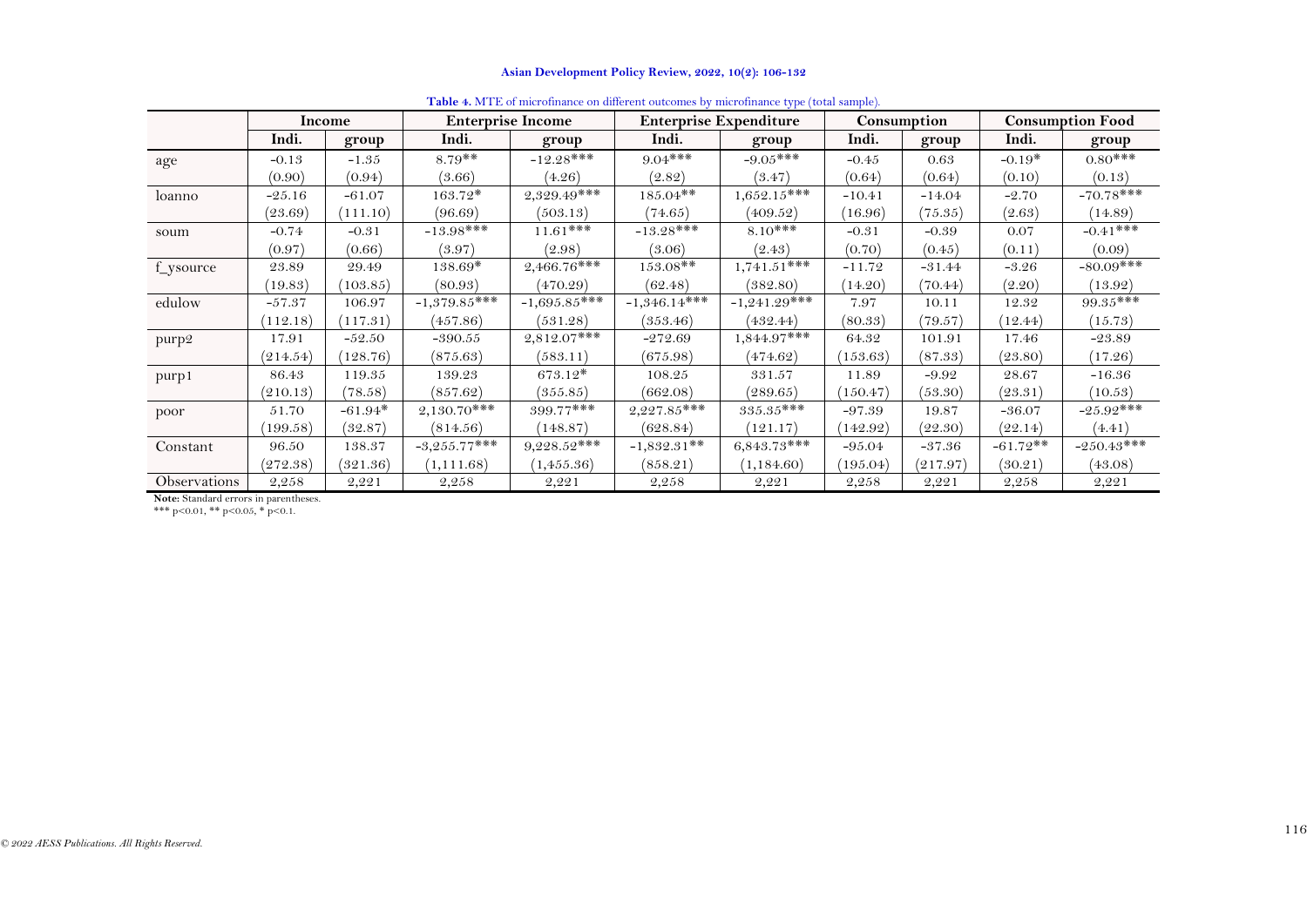#### *4.2. MTE by Variable*

[Table 4](#page-10-0) shows the MTE of microfinance on different outcomes. The MTE also varies with the observed characteristics. For per capita income, the variable is not significant for individual lending, but when looking at group lending, household income is increased for those who are not perceived as poor. The purpose of borrowing was not significant for per capita income. For business income, the variable was more significant for individual lending with older age, a higher number of loans, a higher source of income, a higher level of education, and perceived poverty. The region dummies were also significant. Furthermore, the same variables were significant for group lending but were positive and significant whether the purpose of borrowing was to purchase factors of production or for use in the processing industry. This can be assumed to indicate that borrowers spend on their business according to their borrowing purpose and thus increase their business income. Also significant but with a different sign than individual lending is age. Younger age increases business income in group lending. Concerning expenditure, business expenditure is significant for individual lending with the same variable as business income and with the same sign. The same results are obtained for group lending and business income. Also, regarding food consumption, the younger the borrower, the more food consumption is increased by individual lending. Group lending increases food consumption with older age, less borrowing, fewer sources of income, lower level of education, and lower perceived poverty.

## *4.3. Impact of microfinance*

[Table 5](#page-12-0) shows the aggregate values of the parameters. The ATE on borrowing from MFIs on per capita income is not significant, but the effect of individual lending on per capita income is larger, as individual lending has a larger value than group lending. Individual lending shows a positive selection towards microfinance borrowing as TT is greater than TUT. Group lending shows negative selection. Group lending, however, shows a positive selection to increase per capita income from microfinance, as a negative selection for borrowing can be confirmed. This result is consistent with the upward sloping MTE curve shown in [Figure 3.](#page-8-1) The present analysis takes into account observed as well as unobserved heterogeneity, thus providing a complete picture of the relationship between treatment effects and selection. Negative selection implies that there are people who do not want to borrow.

The ATE for business income is negative for individual lending but positive for group lending. Group lending has a positive effect on business income. TT is greater than TUT for both individual and group lending, confirming a positive choice. The ATE for business expenditure is also negative for individual lending and positive for group lending. Group lending is valid for business expenditure. Business income and business expenditure are highly relevant as they have similar signs. On the other hand, individual lending shows a negative selection, and group lending a positive selection. The ATE for per capita consumption is negative, although not significant. Microfinance is not effective in increasing consumption. Both are also negative selections; the size of the difference between TT and TUT indicates that group lending is more negatively selected than individual lending.

This trend is also observed in food consumption. The ATE is negative for both individual and group lending. Both individual and group lending are negatively selected. Due to the size of the difference between TT and TUT, group lending has a stronger tendency towards negative selection than individual lending. Business-related ATE is significant, but not for per capita income or consumption, except for food consumption.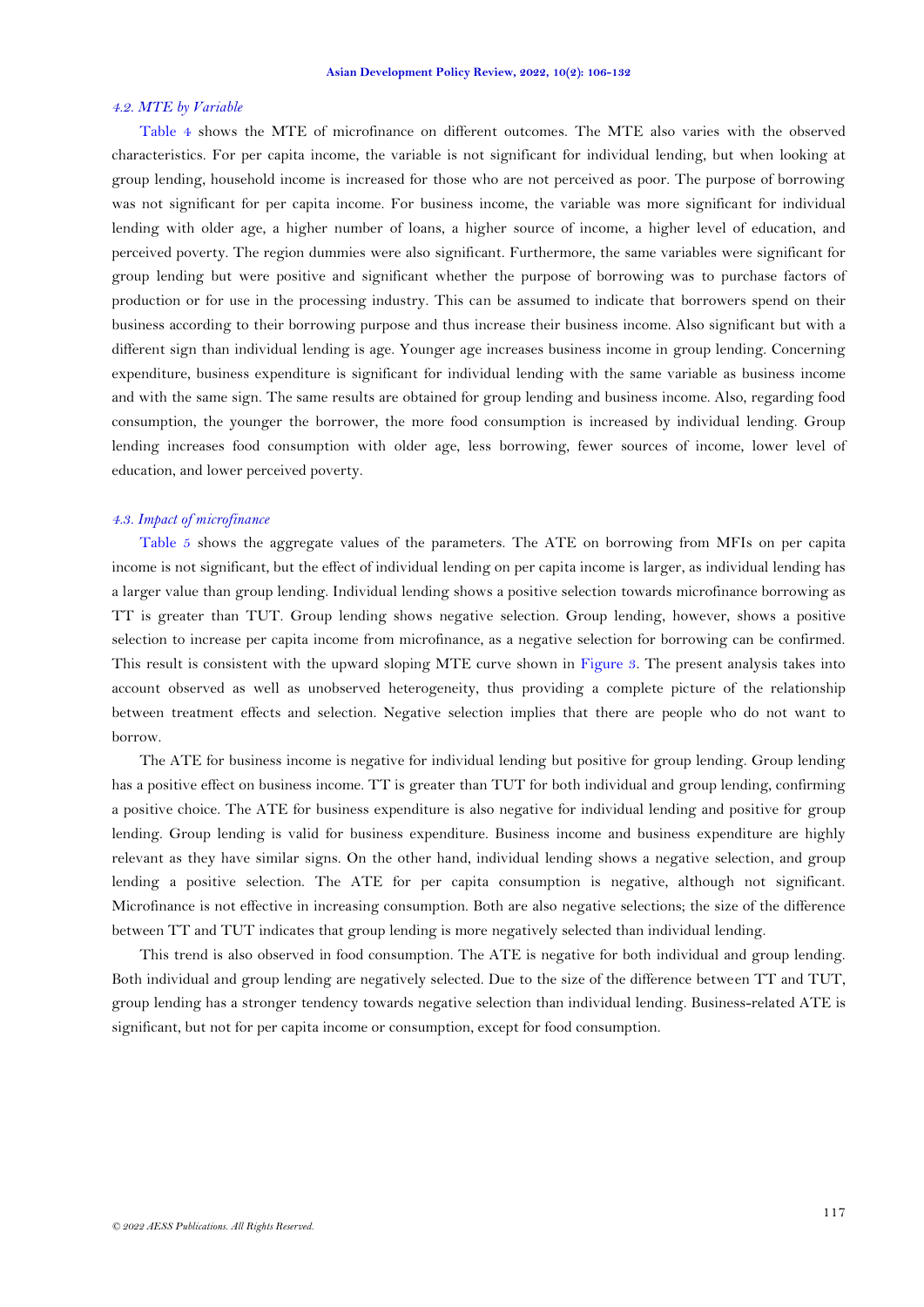|                    |          | Income      | <b>Enterprise Income</b> |                | <b>Enterprise Expenditure</b> | $\frac{1}{2}$ calcomes by $\frac{1}{2}$ pc (to an sample). |           | Consumption |           | <b>Consumption Food</b> |
|--------------------|----------|-------------|--------------------------|----------------|-------------------------------|------------------------------------------------------------|-----------|-------------|-----------|-------------------------|
|                    | Indi.    | group       | Indi.                    | group          | Indi.                         | group                                                      | Indi.     | group       | Indi.     | group                   |
| ATE                | 143.07   | 88.48       | $-2,070.01*$             | $14,467.85***$ | $-507.44$                     | $10,435.16***$                                             | $-188.27$ | $-51.43$    | $-64.98*$ | $-396.04***$            |
|                    | (301.04) | (541.37)    | (1,228.64)               | (2,451.73)     | (948.50)                      | (1,995.60)                                                 | (215.57)  | (367.20)    | (33.39)   | (72.58)                 |
| <b>ATT</b>         | 230.70   | $-91.61$    | 2,220.53                 | $18,349.40***$ | $3,686.91*$                   | $13,316.00$ ***                                            | $-239.69$ | $-157.80$   | $-109.67$ | $-621.15***$            |
|                    | (614.51) | (794.58)    | (2,508.03)               | (3,598.48)     | (1,936.19)                    | (2,929.01)                                                 | (440.04)  | (538.95)    | (68.16)   | (106.53)                |
| <b>ATUT</b>        | $-42.92$ | $647.45*$   | $-11,178.26***$          | 2,431.39       | $-9,411.24***$                | 1,501.25                                                   | $-79.18$  | 278.83      | 29.88     | $302.51***$             |
|                    | (439.60) | (334.98)    | (1,794.19)               | (1,517.05)     | (1,385.10)                    | (1, 234.82)                                                | (314.79)  | (227.21)    | (48.76)   | (44.91)                 |
| LATE               | 36.54    | 340.31      | $-7,349.28***$           | $16,236.62***$ | $-5,802.68***$                | $11,471.03$ ***                                            | $-63.98$  | 105.62      | 2.31      | $-211.16***$            |
|                    | (199.57) | (448.57)    | (814.51)                 | (2,031.47)     | (628.80)                      | (1,653.53)                                                 | (142.91)  | (304.26)    | (22.14)   | (60.14)                 |
| MPRTE <sub>1</sub> | 63.43    | $401.11**$  | $-6,060.13***$           | $7,784.86***$  | $-4,401.63$ ***               | $5,474.33***$                                              | $-140.68$ | 132.77      | $-23.71*$ | $-6.82$                 |
|                    | (128.43) | (174.35)    | (524.18)                 | (789.58)       | (404.66)                      | (642.68)                                                   | (91.97)   | (118.26)    | (14.25)   | (23.37)                 |
| MPRTE2             | 58.96    | $435.51**$  | $-6,299.78***$           | $7,610.65***$  | $-4,623.17***$                | $5,317.46***$                                              | $-141.05$ | 158.48      | $-22.31$  | 27.27                   |
|                    | (133.34) | (171.80)    | (544.20)                 | (778.04)       | (420.12)                      | (633.29)                                                   | (95.48)   | (116.53)    | (14.79)   | (23.03)                 |
| MPRTE <sub>3</sub> | 44.79    | $462.19***$ | $-7,012.96***$           | $7,083.24***$  | $-5,316.99***$                | $4,923.85***$                                              | $-133.10$ | 174.61      | $-15.13$  | $59.82***$              |
|                    | (159.56) | (169.50)    | (651.21)                 | (767.61)       | (502.73)                      | (624.80)                                                   | (114.26)  | (114.97)    | (17.70)   | (22.72)                 |
| Observations       | 2,258    | 2,221       | 2,258                    | 2,221          | 2,258                         | 2,221                                                      | 2,258     | 2,221       | 2,258     | 2,221                   |

**Table 5.** Impact estimates of microfinance on different outcomes by type (total sample).

<span id="page-12-0"></span>**Note:** Standard errors in parentheses. \*\*\* p<0.01, \*\* p<0.05, \* p<0.1.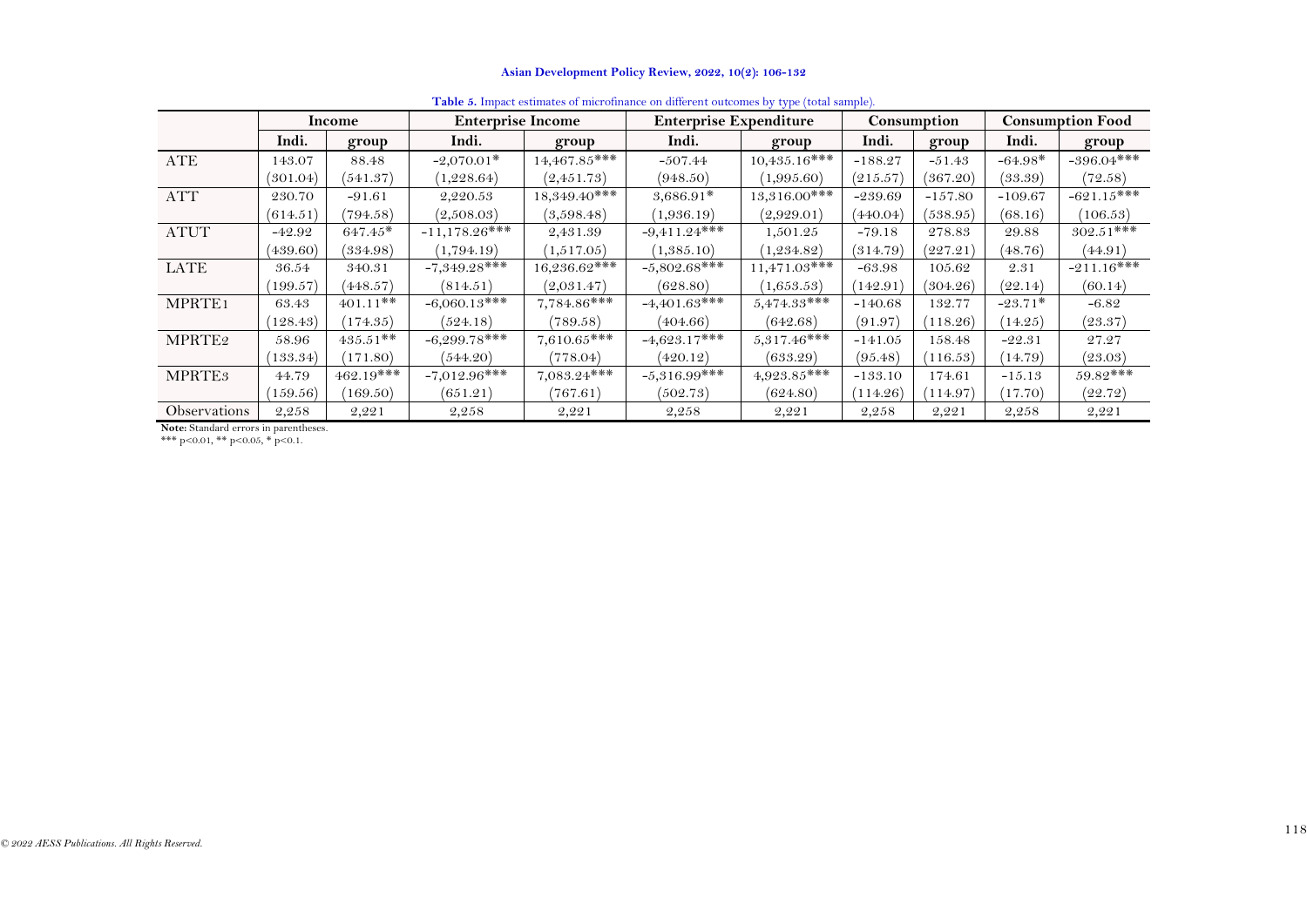Other parameters – LATEs and MPRTEs – are also shown. [Carneiro, Heckman, and Vytlacil \(2010\)](#page-25-10) recently introduced policy-relevant treatment effects (PRTEs). We can use the estimated MTEs to calculate marginal policy-relevant treatment effects (MPRTEs), which can be interpreted as the average effect of making marginal shifts to the propensity scores. MPRTEs are fundamentally easier to identify than PRTEs [\(Carneiro et al., 2010\)](#page-25-10) particularly because they do not require full support; marginal changes to propensity scores will not drive the scores outside the common support. There are three ways to define the distance to the margin. The first MPRTE, MPRTE1, corresponds to a marginal change in a variable entering the first stage, such as an instrument. MPRTE2 corresponds to a policy that would increase all propensity scores by a small amount, while MPRTE3 corresponds to a policy that increases all propensity scores by a small fraction. LATE is positive and significant for business income and business expenditure. This implies that microfinance borrowing increases business income. It is also negative and significant for group lending in food consumption. Group lending reduces food consumption.

Similarly, MPRTE1, meaning policy measures that change the propensity score, also has a positive impact. It has a positive impact on per capita income, business income, and business expenditure. For those who do not borrow, lending increased business income, business expenditure, and income per capita significantly. Policy measures that increase the probability of adoption as much as possible also increase yield.

### *4.4. The Poorest Segment of the Population*

Figures 6-10 show the MTE curves for the poorest group below the median for each variable. As in the sample as a whole, there is a tendency for individual lending to fall to the right and group lending to rise to the right. However, the slope is greater for the poorest group. Individual lending is positively selected for the poorest, while group lending is negatively selected for this group. [Figures](#page-13-0) 6-8 show that business income and business expenditure also fall to the right for individual lending and rise to the right for group lending. Per capita consumption in [Figure 9](#page-15-0) shows a negative selection, with both individual and group lending falling to the right. Group lending has a larger slope and is more likely to be a positive selection. Per capita food consumption in Figure [10](#page-15-1) shows a rise to the right for individual lending and a fall to the right for group lending.



<span id="page-13-0"></span>**Figure 6.** Distribution of the MTE for impact on household income (poorest).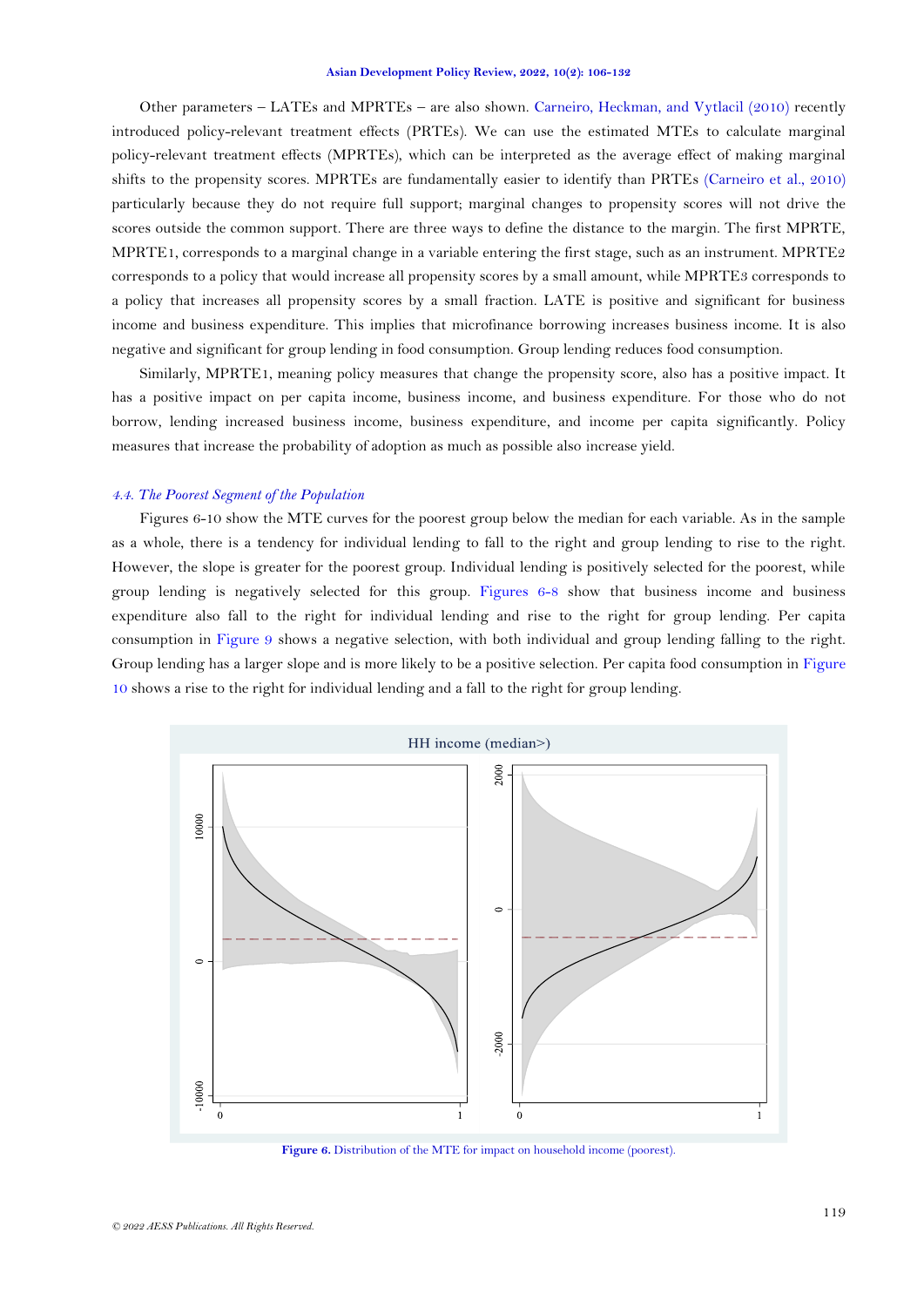**Asian Development Policy Review, 2022, 10(2): 106-132**



**Figure 7.** Distribution of the MTE for impact on enterprise income (poorest).



**Figure 8.** Distribution of the MTE for impact on enterprise expenditure (poorest).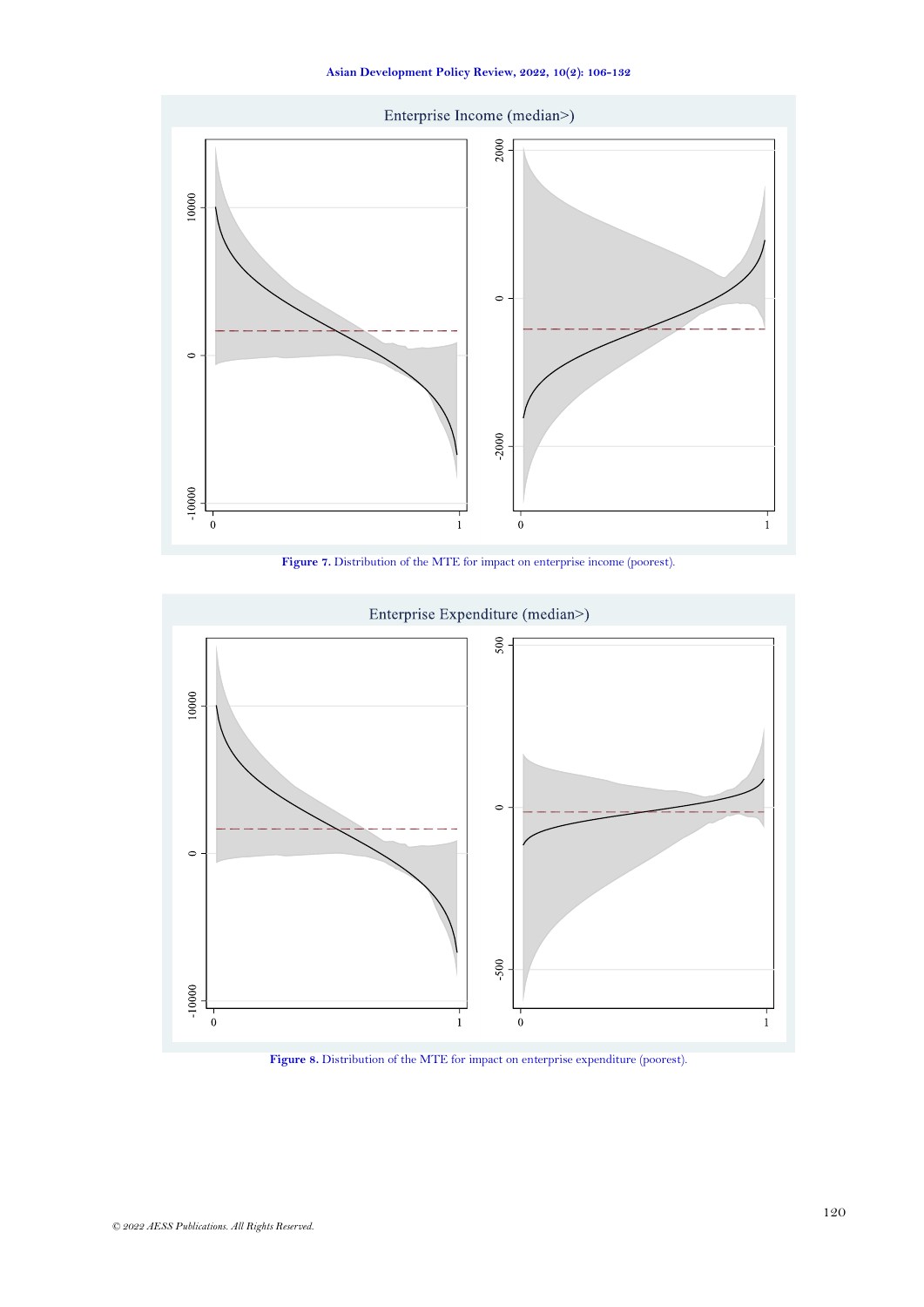**Asian Development Policy Review, 2022, 10(2): 106-132**



**Figure 9.** Distribution of the MTE for impact on consumption (poorest).

<span id="page-15-0"></span>

<span id="page-15-1"></span>Figure 10. Distribution of the MTE for impact on food consumption (poorest).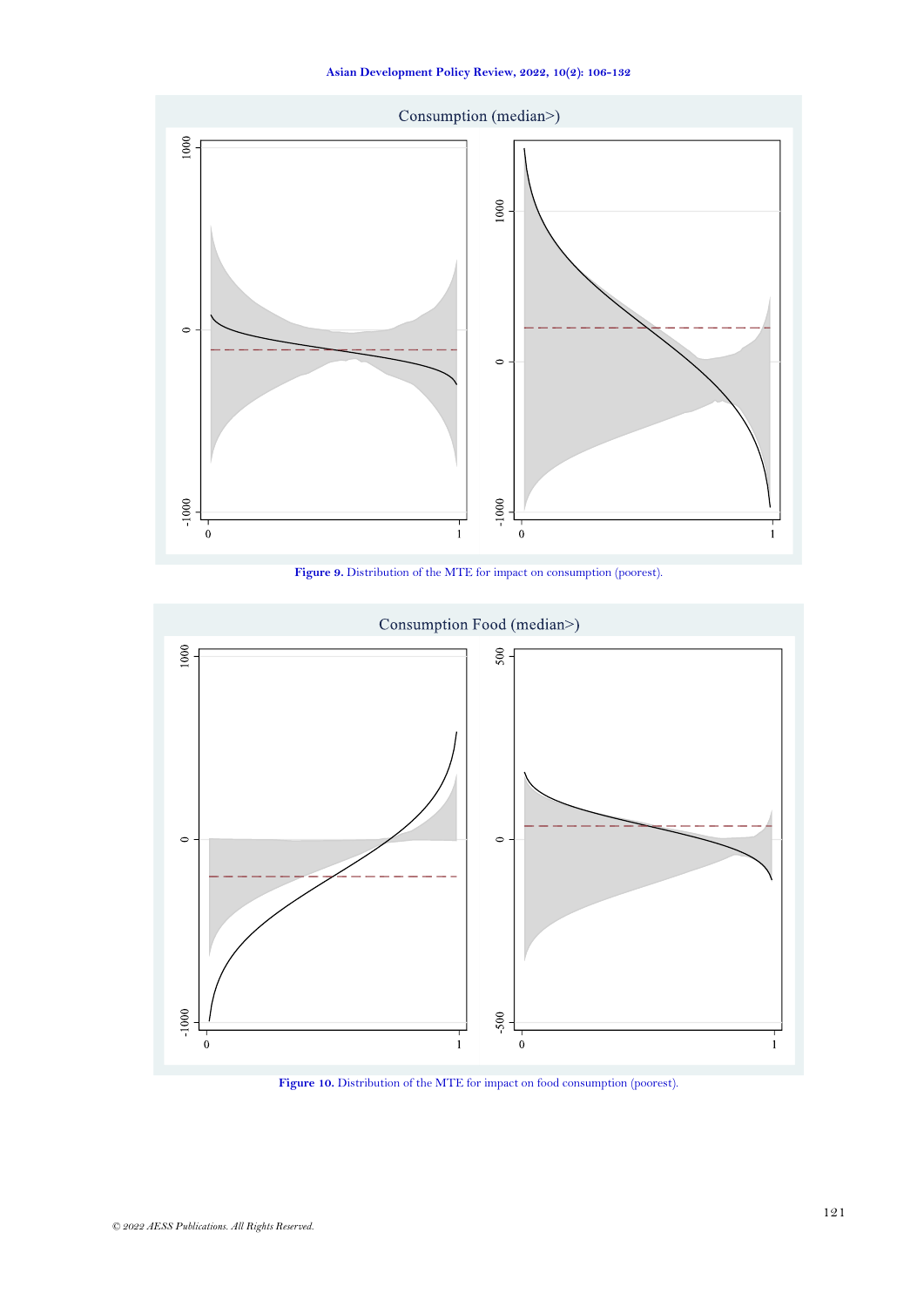|              |              | Income       |              | <b>Enterprise Income</b> |              | <b>Table 0.</b> MTE of find officially off attending or accounts by find officially (poorest).<br><b>Enterprise Expenditure</b> |           | Consumption | <b>Consumption Food</b> |           |
|--------------|--------------|--------------|--------------|--------------------------|--------------|---------------------------------------------------------------------------------------------------------------------------------|-----------|-------------|-------------------------|-----------|
|              | Indi.        | group        | Indi.        | group                    | Indi.        | group                                                                                                                           | Indi.     | group       | Indi.                   | group     |
| age          | 3.00         | $1.10**$     | 3.00         | $1.10^{**}$              | 3.00         | $-0.01$                                                                                                                         | $-0.25**$ | 0.10        | $-0.56***$              | $-0.18*$  |
|              | (1.83)       | (0.56)       | (1.83)       | (0.56)                   | (1.83)       | (0.07)                                                                                                                          | (0.12)    | (0.13)      | (0.14)                  | (0.10)    |
| male         | $-54.20$     | $-168.11***$ | $-54.20$     | $-168.11***$             | $-54.20$     | $-0.95$                                                                                                                         | $-1.28$   | $65.46***$  | $-7.71***$              | $14.78**$ |
|              | (36.93)      | (54.64)      | (36.93)      | (54.64)                  | (36.93)      | (9.16)                                                                                                                          | (11.49)   | (21.85)     | (2.32)                  | (7.15)    |
| loanno       | $-1.73***$   | $-1.45***$   | $-1.73***$   | $-1.45***$               | $-1.73***$   | $-0.02$                                                                                                                         | $-0.11$   | $0.57***$   | $0.75***$               | 0.10      |
|              | (0.24)       | (0.53)       | (0.24)       | (0.53)                   | (0.24)       | (0.08)                                                                                                                          | (0.07)    | (0.16)      | (0.21)                  | (0.09)    |
| soum         | 265.76       | $-124.13**$  | 265.76       | $-124.13**$              | 265.76       | $-6.69$                                                                                                                         | $-7.42$   | $73.04**$   | $-31.56***$             | $8.26*$   |
|              | 199.17)      | (48.30)      | 199.17)      | (48.30)                  | 199.17)      | (11.81)                                                                                                                         | (10.40)   | (29.76)     | (8.02)                  | (4.78)    |
| f_ysource    | $-334.22$    | $280.21***$  | $-334.22$    | $280.21***$              | $-334.22$    | 18.13                                                                                                                           | $-31.82$  | $-3.14$     | $-24.88***$             | $5.19**$  |
|              | (214.38)     | (92.66)      | (214.38)     | (92.66)                  | (214.38)     | (16.53)                                                                                                                         | (36.44)   | (7.48)      | (5.87)                  | (2.11)    |
| edulow       | $-909.74$    | $-48.39$     | $-909.74$    | $-48.39$                 | $-909.74$    | $18.80**$                                                                                                                       | $-12.51$  | $130.41***$ | $113.29***$             | 11.01     |
|              | (654.32)     | (63.33)      | (654.32)     | (63.33)                  | (654.32)     | (9.34)                                                                                                                          | (67.54)   | (40.76)     | (31.27)                 | (7.38)    |
| purp2        | $-321.72$    | $-93.82*$    | $-321.72$    | $-93.82*$                | $-321.72$    | $16.40***$                                                                                                                      | 0.29      | 69.16***    | $51.36***$              | 4.82      |
|              | (477.68)     | (51.12)      | (477.68)     | (51.12)                  | (477.68)     | (6.04)                                                                                                                          | (48.87)   | (15.00)     | (15.78)                 | (9.54)    |
| purp1        | $1,409.89**$ | 64.85        | $1,409.89**$ | 64.85                    | $1,409.89**$ | 5.60                                                                                                                            | 22.23     | $57.76**$   | $-77.20***$             | $-4.55**$ |
|              | (642.02)     | (47.03)      | (642.02)     | (47.03)                  | (642.02)     | (3.68)                                                                                                                          | (36.01)   | (26.95)     | (19.12)                 | (2.02)    |
| poor         | 1,023.51     | $-82.49$     | 1,023.51     | $-82.49$                 | 1,023.51     | $-27.77$                                                                                                                        | $-96.78$  | $-23.89$    | $-193.13***$            | 13.14     |
|              | (1,060.58)   | 137.14)      | (1,060.58)   | 137.14)                  | (1,060.58)   | (29.95)                                                                                                                         | (61.05)   | (51.50)     | (40.45)                 | (23.86)   |
| Observations | 1,171        | 1,064        | 1,171        | 1,064                    | 1,171        | 1,547                                                                                                                           | 1,150     | 1,113       | 1,160                   | 994       |

**Table 6.** MTE of microfinance on different outcomes by microfinance type (poorest).

<span id="page-16-0"></span>**Note:** Standard errors in parentheses.<br>\*\*\* p<0.01, \*\* p<0.05, \* p<0.1.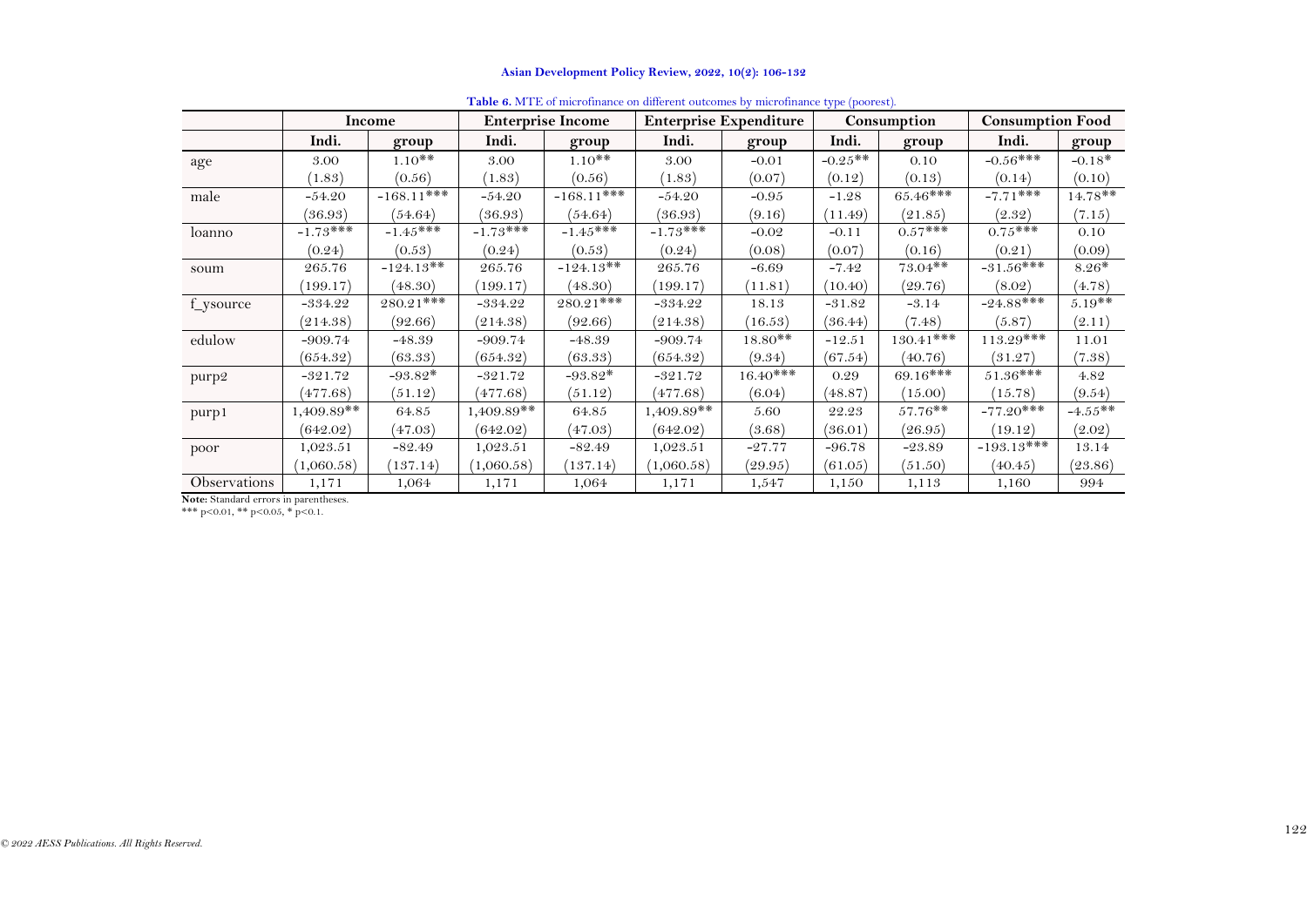[Table 6](#page-16-0) shows the MTE of microfinance on different outcomes by microfinance type. The results are presented for the poorest below the median for each dependent variable. For per capita income, borrowing to purchase factors of production was significant for individual loans, as was borrowing to purchase factors of production for fewer loans. For group lending, the higher the age, the lower the number of loans, the higher the source of income, and the more significant the purpose of borrowing was to purchase factors of production. The region dummies were also significant. Most importantly, there was a significant increase in variables that were not significant in the full sample but became significant when the sample was restricted to the poorest. If the aim is to increase incomes, the sample should be more narrowly focused on the poor and loans should be offered to those with the characteristics of the results of the analysis. In addition, since the sign of individual and group lending is the same, but the significant variables are different, loans should be offered to those who meet the conditions with significant variables. For business income, we obtained nearly significant variables for the whole sample, but the number of significant variables decreased when we narrowed the sample down to the poorest group. For individual lending, the variable for borrowing to purchase factors of production was more significant the lower the number of loans. In group lending, the variables for borrowing for processing purposes, but not for borrowing, increased with age; the smaller the number of borrowings and the greater the source of income, the greater the business income.

Business expenditure also yielded largely significant variables in the full sample, but narrowing it down to the poorest group reduced the number of significant variables. In individual lending, the smaller the number of borrowings, the more the borrowing was for the purchase of factors of production, and the more it increased. In group lending, the lower the level of education and the more the borrowing was for processing purposes, the more business expenditure increased. Concerning per capita consumption, individual lending increased with lower age. For group lending, consumption increased with the number of loans, with the source of income, with lower levels of education, with borrowing for the purchase of factors of production, and with borrowing for the processing industry. Regional dummies were also significant. The characteristics of those who increased their consumption differed significantly between group and individual lending. An important aspect of per capita consumption is that there were no significant variables in the total sample, but the number of significant variables increased significantly by focusing on the poorest groups. This information suggests the importance of targeting in maximizing the effectiveness of microfinance. Also, regarding food consumption, individual lending increased with lower age, a higher number of loans, lower source of income, lower level of education, borrowing for processing purposes, and not borrowing for the purchase of factors of production. Group lending increased with food consumption, the younger the age and the less the borrowing was to purchase factors of production. Regional dummies were also significant. It is important to note that focusing on the poorest not only changes the significant variables between income and consumption but also that group lending and individual lending have different significant variables and reversed signs. This is useful for targeting.

### *4.5. Impact of Microfinance on the Poorest*

The results in [Table 7](#page-18-0) are those for the poorest below the median for each dependent variable. While businessrelated ATE was significant in the total sample, narrowing it down to the poorest group increased the number of variables for which business-related ATE was not significant, whereas per capita income and consumption were significant. The signs of individual and group lending are also often reversed compared to the full sample. This is very significant, as the sign of the ATE variable is more significant in the case of the group lending variable. Both business income and business expenditure were positively selected for individual lending and negatively selected for group lending. This trend is similar for per capita income and per capita consumption. Only for food consumption is there a negative selection for individual lending and a positive selection for group lending. If the preference for microfinance borrowing is different for each of the poorest groups, this means that different types of microfinance should be introduced at different income levels.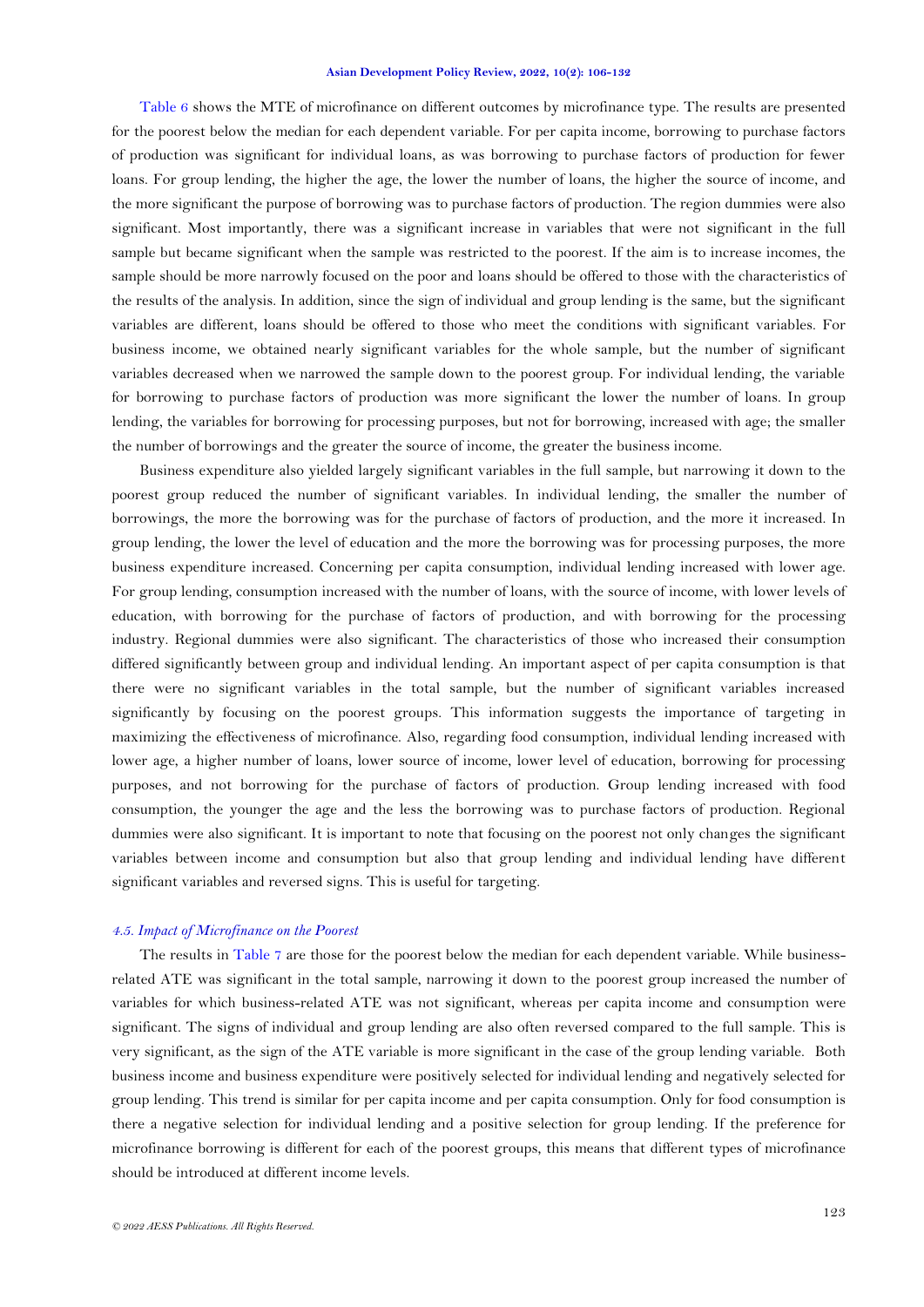|                    | Income         |             | <b>Enterprise Income</b> |             | <b>Enterprise Expenditure</b> |          |              | Consumption  | <b>Consumption Food</b> |             |
|--------------------|----------------|-------------|--------------------------|-------------|-------------------------------|----------|--------------|--------------|-------------------------|-------------|
|                    | Indi.          | group       | Indi.                    | group       | Indi.                         | group    | Indi.        | group        | Indi.                   | group       |
| ATE                | 1,663.19       | $-415.04**$ | 1,663.19                 | $-415.04**$ | 1,663.19                      | $-13.98$ | $-108.32***$ | $225.66*$    | $-201.93***$            | 36.89       |
|                    | (1, 269.49)    | (175.65)    | (1, 269.49)              | (175.65)    | 1,269.49)                     | (46.58)  | (33.99)      | (121.44)     | (40.57)                 | (28.61)     |
| <b>ATT</b>         | 3,515.45       | $-638.89**$ | 3,515.45                 | $-638.89**$ | 3,515.45                      | $-32.63$ | $-61.90$     | $460.45**$   | $-381.61***$            | 62.05       |
|                    | (2,197.73)     | (262.01)    | (2,197.73)               | (262.01)    | (2,197.73)                    | (69.67)  | (97.37)      | (200.53)     | (87.06)                 | (40.96)     |
| <b>ATUT</b>        | $-2,256.32***$ | $223.85**$  | $-2,256.32***$           | $223.85**$  | $-2,256.32***$                | 36.86    | $-189.74*$   | $-365.47***$ | $159.32***$             | $-39.61***$ |
|                    | (837.94)       | (109.48)    | (837.94)                 | (109.48)    | (837.94)                      | (25.06)  | (102.17)     | (99.23)      | (59.51)                 | (13.50)     |
| LATE               | $6,050.18*$    | $-71.35$    | $6,050.18*$              | $-71.35$    | $6,050.18*$                   | $-5.16$  | $-189.06$    | $-308.48***$ | $245.23***$             | 362.21      |
|                    | (3,456.56)     | (67.94)     | (3,456.56)               | (67.94)     | (3,456.56)                    | (120.12) | (158.33)     | (85.71)      | (81.87)                 | (328.05)    |
| MPRTE <sub>1</sub> | $-21.56$       | $-75.19$    | $-21.56$                 | $-75.19$    | $-21.56$                      | 12.36    | $-137.28***$ | $-65.18$     | $-53.07***$             | $-4.89$     |
|                    | (488.85)       | (66.27)     | (488.85)                 | (66.27)     | (488.85)                      | (17.76)  | (31.36)      | (41.87)      | (13.82)                 | (10.02)     |
| MPRTE2             | $-127.18$      | $-28.40$    | $-127.18$                | $-28.40$    | $-127.18$                     | 16.27    | $-139.37***$ | $-83.95**$   | $-47.46***$             | $-11.24$    |
|                    | (454.12)       | (65.02)     | (454.12)                 | (65.02)     | (454.12)                      | (16.58)  | (33.11)      | (41.29)      | (14.15)                 | (9.35)      |
| MPRTE <sub>3</sub> | $-400.62$      | 38.71       | $-400.62$                | 38.71       | $-400.62$                     | 20.52    | $-150.93***$ | $-109.03***$ | $-25.46$                | $-16.38*$   |
|                    | (371.82)       | (68.58)     | (371.82)                 | (68.58)     | (371.82)                      | 15.23)   | (46.75)      | (40.67)      | (16.43)                 | (8.62)      |
| Observations       | 1,171          | 1,064       | 1,171                    | 1,064       | 1,171                         | 1,547    | 1,150        | 1,113        | 1,160                   | 994         |

**Table 7.** Impact estimates of microfinance on different outcomes by type (poorest).

**Note:** Standard errors in parentheses. \*\*\* p<0.01, \*\* p<0.05, \* p<0.1.

<span id="page-18-0"></span>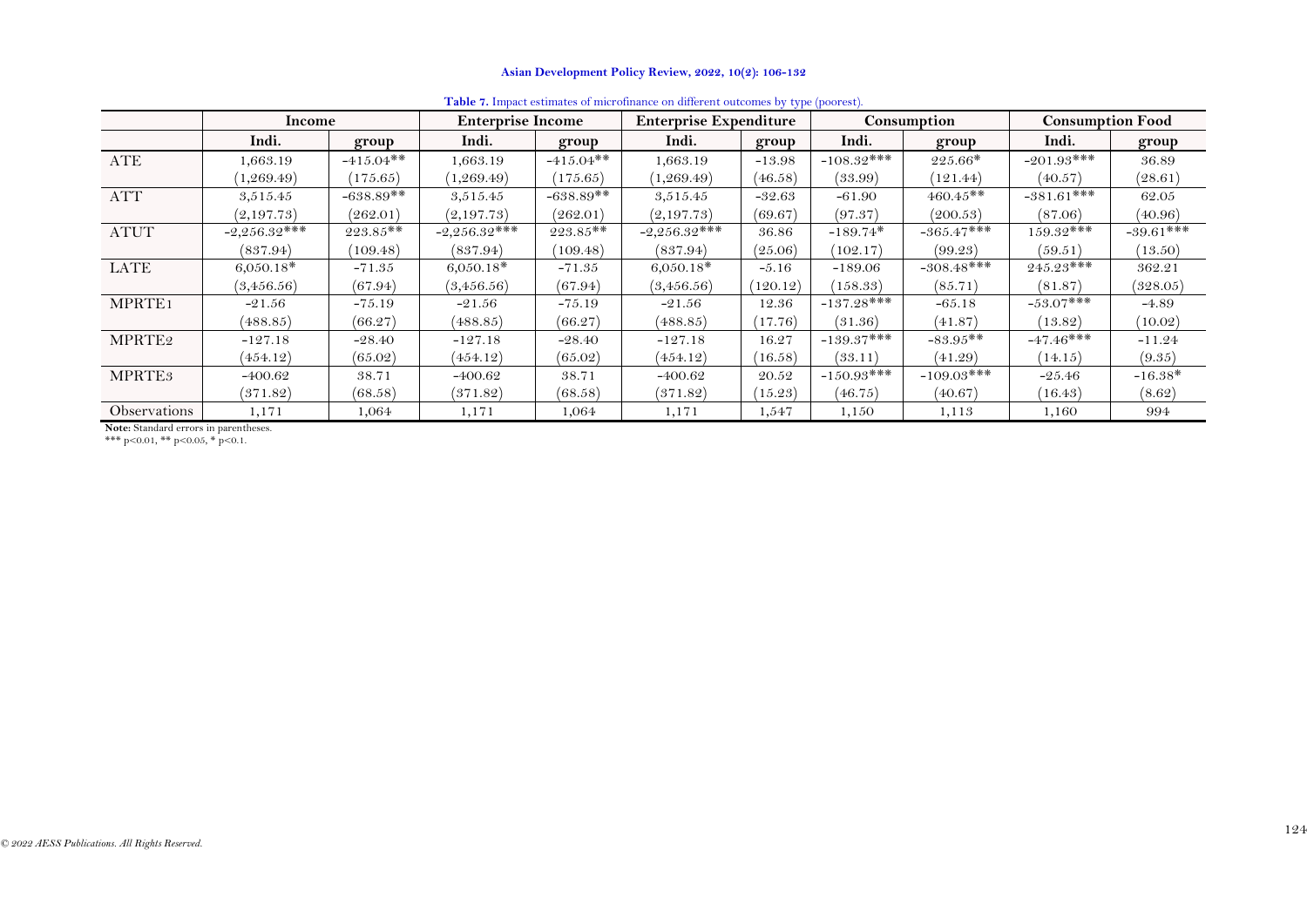#### *4.6. Using the Borrowing Ratio: The Amount of Microfinance Borrowing Divided by Each Variable*

This section describes the use of the borrowing ratio, which is the amount of microfinance borrowing divided by the outcome. The reason for using borrowing ratios is that a very high borrowing ratio is more likely to lead to increased income and consumption. In addition, as many people have experience with borrowing, they know the repayment mechanism and are less likely to resist further microfinance borrowing. The ability of even those with sufficiently low borrowing ratios to influence outcome variables is an important perspective. Whether a borrower has a low borrowing ratio is an important indicator for normal financial institutions' lending decisions. The ability to borrow without offering collateral is a feature of microfinance; however, without collateral, the borrowing ratio can be considered even more important as a factor in ensuring repayment and success than in normal lending.

[Figure 11](#page-19-0) shows that per capita income falls to the right for both individual and group lending. Borrowers with higher borrowing ratios to per capita income are borrowing more, irrespective of the type of microfinance. Borrowers who can reduce their borrowing ratios, i.e. increase their per capita household [\(Figure 11\)](#page-19-0) or business income [\(Figure 12\)](#page-20-0) relative to the amount borrowed, are more reluctant to borrow. The ratio of borrowing to business income rises to the right for individual borrowers, whereas for group borrowers, ATE and MTE follow roughly the same line. Borrowers with higher borrowing ratios are less likely to borrow in individual lending, while in group lending, borrowing ratios do not affect whether or not a borrower borrows. The borrowing to business expenditure ratios in [Figure 13](#page-20-1) were found to have different trends, falling to the right for individual lending and rising to the right for group lending. This indicates a negative selection for group lending. Per capita consumption [\(Figure 14\)](#page-21-0) and per capita food consumption [\(Figure 15\)](#page-21-1) both rise to the right, regardless of the type of microfinance, and are positive choices. Group lending has a larger slope and a larger positive selection effect than individual lending.



<span id="page-19-0"></span>**Figure 11.** Distribution of the MTE for impact on household income (borrowing ratio).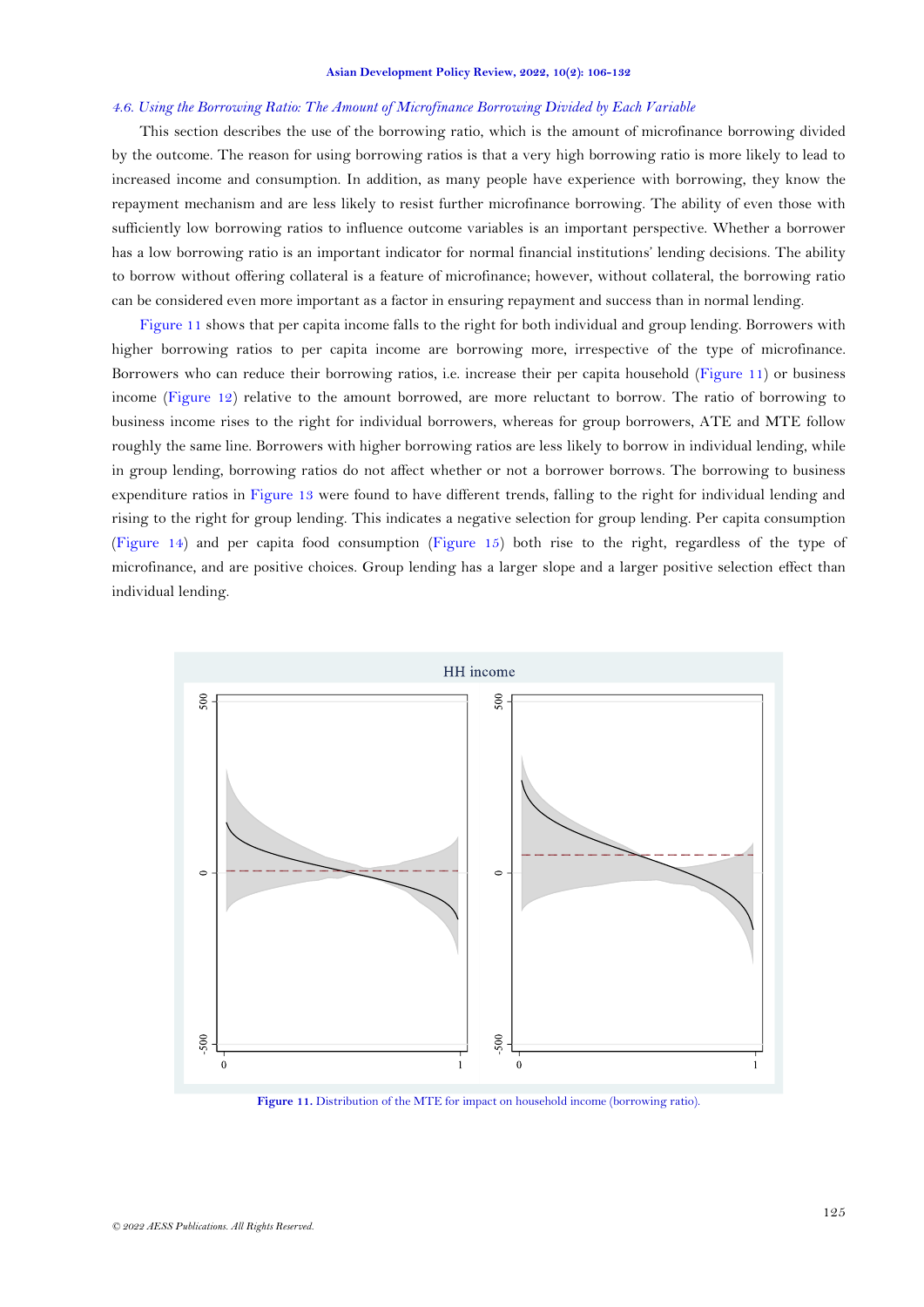

**Figure 12.** Distribution of the MTE for impact on enterprise income (borrowing ratio).

<span id="page-20-0"></span>

<span id="page-20-1"></span>**Figure 13.** Distribution of the MTE for impact on enterprise expenditure (borrowing ratio).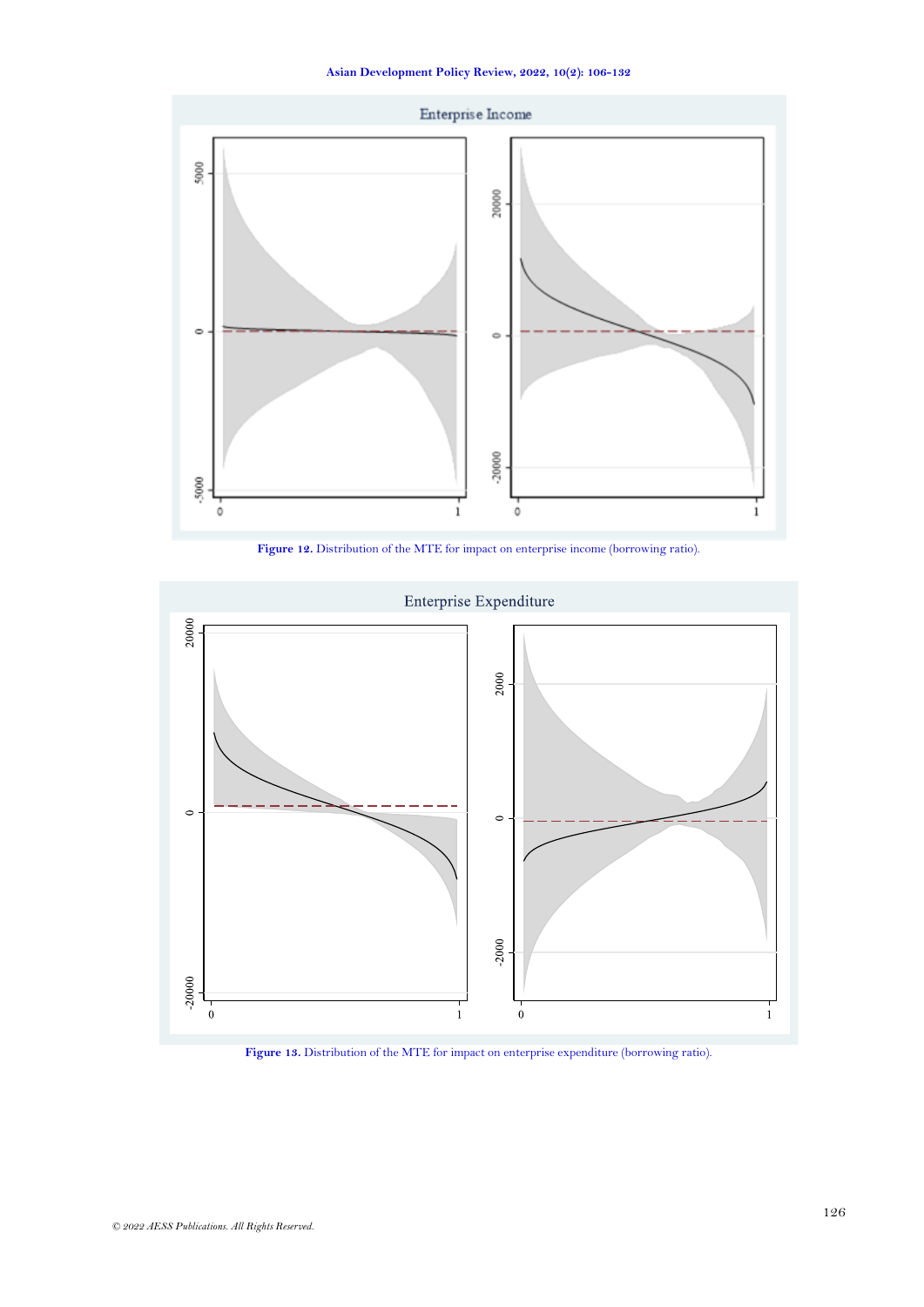**Asian Development Policy Review, 2022, 10(2): 106-132**



**Figure 14.** Distribution of the MTE for impact on consumption (borrowing ratio).

<span id="page-21-0"></span>

<span id="page-21-1"></span>**Figure 15.** Distribution of the MTE for impact on food consumption (borrowing ratio).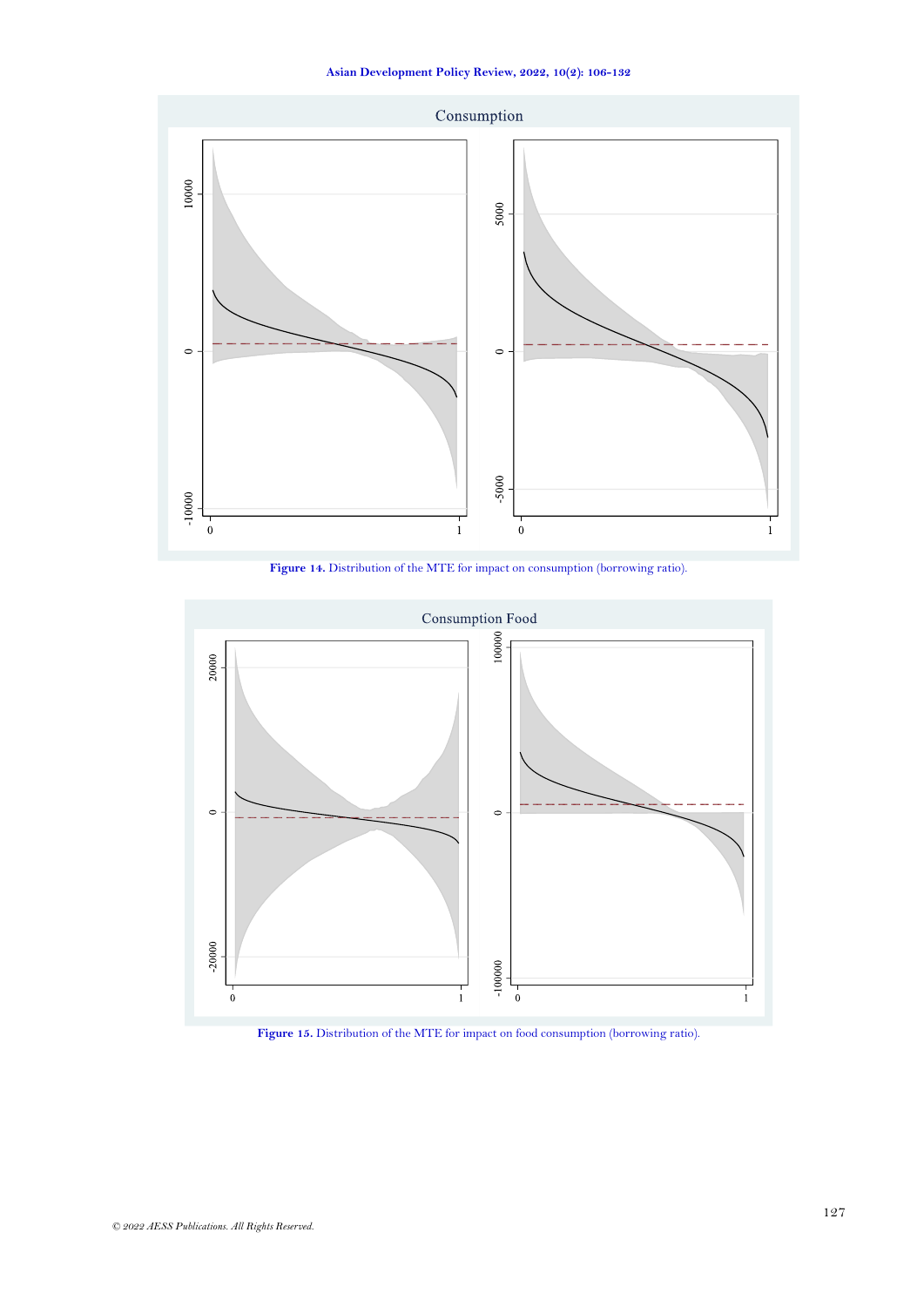|              | Income      |            |             | <b>Enterprise Income</b> | <b>Enterprise Expenditure</b> |             |             | Consumption   | <b>Consumption Food</b> |                |
|--------------|-------------|------------|-------------|--------------------------|-------------------------------|-------------|-------------|---------------|-------------------------|----------------|
|              | Indi.       | group      | Indi.       | group                    | Indi.                         | group       | Indi.       | group         | Indi.                   | group          |
|              | $0.08*$     | $0.07$ *** | 0.10        | $5.45*$                  | $3.73**$                      | 0.02        | 0.99        | 0.42          | $-0.11$                 | $7.20***$      |
| age          | (0.04)      | (0.02)     | (1.41)      | (3.12)                   | (1.47)                        | (0.38)      | (0.81)      | (0.34)        | (3.67)                  | (2.05)         |
| loanno       | 5.39        | $23.16**$  | 1.85        | 1,102.65                 | $466.14***$                   | $-33.64$    | $260.51***$ | $283.88^\ast$ | 167.02                  | $2,997.80***$  |
|              | (5.33)      | (10.51)    | 173.53)     | (1,366.18)               | (180.27)                      | (165.60)    | (99.14)     | (150.77)      | (451.20)                | (896.62)       |
|              | 0.00        | $0.08**$   | $-0.19$     | 3.46                     | $0.58*$                       | $-0.46$     | $0.30*$     | $1.18**$      | 0.15                    | $10.75***$     |
| soum         | (0.01)      | (0.03)     | (0.31)      | (4.55)                   | (0.32)                        | (0.55)      | (0.18)      | (0.50)        | (0.80)                  | (2.98)         |
| f_ysource    | $0.86**$    | $6.63***$  | 3.53        | 259.50                   | $-13.91$                      | $-8.51$     | 4.07        | $75.03***$    | $-5.56$                 | $586.43***$    |
|              | (0.35)      | (1.93)     | (11.41)     | (251.07)                 | (11.85)                       | (30.43)     | (6.52)      | (27.71)       | (29.66)                 | (164.78)       |
| edulow       | $-8.66$     | $-16.12**$ | 36.17       | $-783.70$                | $-612.83***$                  | 58.33       | $-112.89$   | $-203.70**$   | $-243.35$               | $-2,230.31***$ |
|              | (6.29)      | (6.29)     | (204.62)    | (817.92)                 | (212.56)                      | (99.14)     | (116.90)    | (90.26)       | (532.04)                | (536.80)       |
|              | $15.48**$   | $7.50**$   | $536.21***$ | $870.66*$                | 11.54                         | $352.04***$ | 61.28       | $246.48***$   | 628.02                  | 83.81          |
| $p$ urp $2$  | (6.38)      | (3.50)     | (207.48)    | (454.70)                 | (215.54)                      | (55.12)     | (118.54)    | (50.18)       | (539.48)                | (298.42)       |
|              | $13.90**$   | $17.26***$ | $456.25**$  | $1,425.27*$              | 185.17                        | $330.35***$ | 194.90*     | $353.65***$   | 879.04                  | $1,298.60***$  |
| purp1        | (6.36)      | (5.68)     | (207.02)    | (737.69)                 | (215.06)                      | (89.42)     | (118.27)    | (81.41)       | (538.27)                | (484.14)       |
|              | $15.67**$   | $1.96*$    | 115.56      | 190.76                   | $631.63***$                   | $-1.36$     | $299.53**$  | $41.69***$    | 460.49                  | $384.25***$    |
| poor         | (6.62)      | (1.01)     | (215.56)    | (131.34)                 | (223.92)                      | (15.92)     | (123.15)    | (14.49)       | (560.47)                | (86.20)        |
| Constant     | $-24.61***$ | 11.86      | $-523.43*$  | $-1,889.09$              | $-227.53$                     | $-322.11*$  | $-123.32$   | $-387.73**$   | $-1,991.99$ ***         | 782.97         |
|              | (8.54)      | (10.71)    | (277.87)    | (1,391.71)               | (288.65)                      | (168.70)    | (158.75)    | (153.59)      | (722.49)                | (913.38)       |
| Observations | 3,930       | 3,893      | 3,930       | 3,893                    | 3,930                         | 3,893       | 3,930       | 3,893         | 3,930                   | 3,893          |

**Table 8.** MTE of microfinance on different outcomes by microfinance type **(**borrowing ratio).

<span id="page-22-0"></span>

**Note:** Standard errors in parentheses. \*\*\* p<0.01, \*\* p<0.05, \* p<0.1.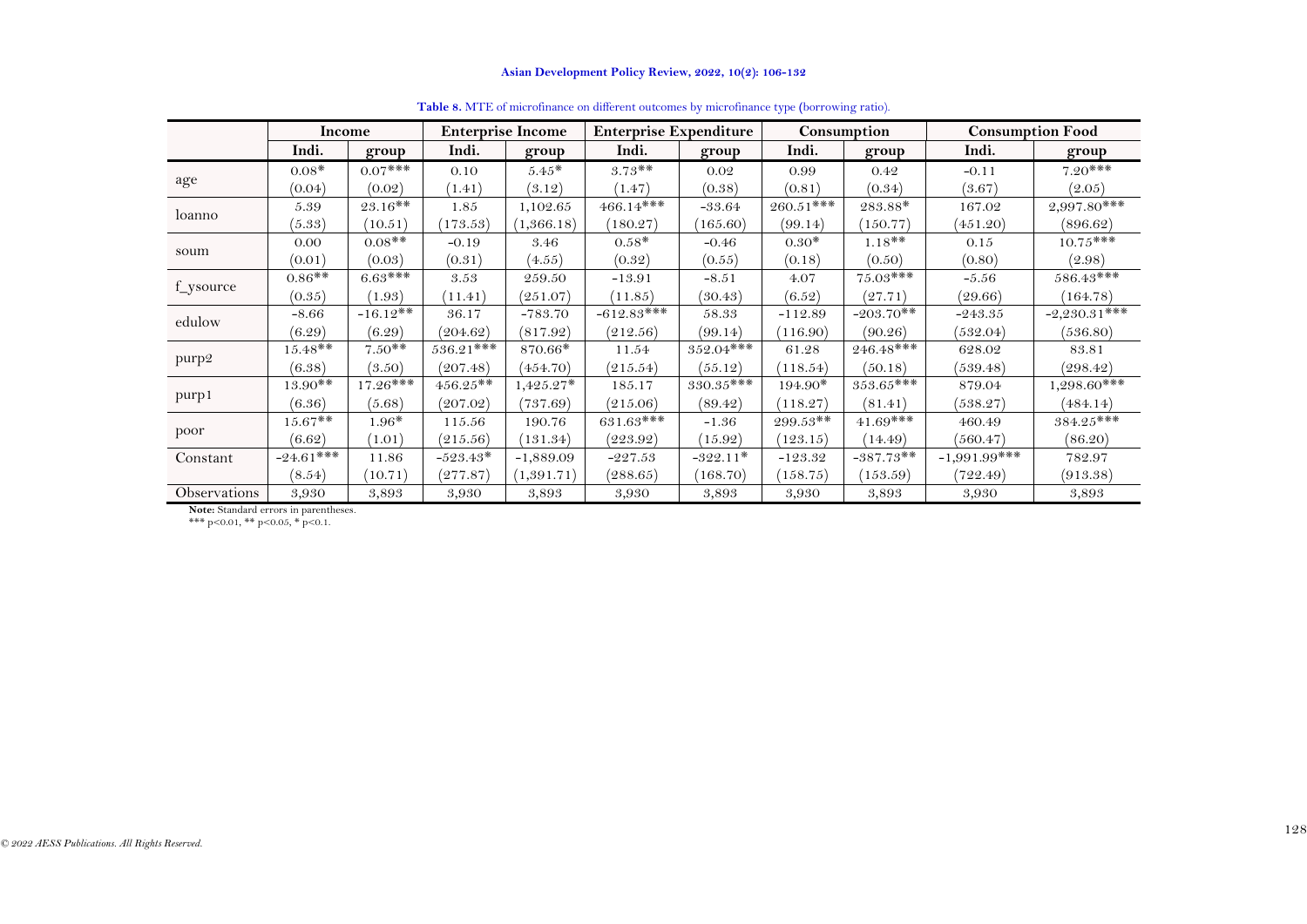[Table 8](#page-22-0) shows the MTE of microfinance on different outcomes using borrowing ratios. For per capita income, the higher the age and the higher the source of income for individual loans, the more significant the purpose of borrowing was, both for processing and for the purchase of factors of production. It was also more significant for regional dummies and those who perceived themselves as poor. Group lending was more significant for older age, with a higher number of loans, a higher source of income, and a higher level of education, as well as for both borrowing for processing and borrowing to purchase factors of production. Most importantly, there was no significant variable for the usual variables, but dealing with borrowing ratios significantly increased the number of significant variables, which was also important to business income. For individual lending, only the borrowing purpose variable was significant. For group lending, in addition to the borrowing purpose variable, higher age increased business income. Business expenditure was also not a significant variable in the initial analysis, but using the borrowing ratio significantly increased the number of significant variables. In individual lending, higher age, higher number of loans, higher level of education, and perceived poverty increased. Both borrowing purpose variables were significant in group lending, but not in individual lending. It is possible that group loans were used for the indicated borrowing purpose, but individual loans were not necessarily used for business expenditures. In terms of per capita consumption, in individual lending, consumption increased with the number of loans, with borrowing to purchase factors of production, and among those perceived to be poor. For group lending, the higher the number of loans, the higher the source of income, the higher the level of education, and when borrowing for the purchase of factors of production or processing, the more consumption increased for those who perceived themselves as poor.

Importantly, the use of borrowing ratios significantly increased the number of significant variables. This information suggests the importance of targeting to maximize the effectiveness of microfinance. Concerning food consumption, group lending increased with age, the number of loans, the source of income, the level of education, borrowing to purchase factors of production, and perceived poverty. This reveals that it is not the usual income and consumption variables, but whether the borrowing is in accordance with the individual's level of income and consumption that is important.

# *4.7. Impact of Microfinance with the Borrowing Ratio as the Dependent Variable*

[Table 9](#page-24-0) shows the impact of microfinance on different outcomes using the borrowing ratio. For business expenditure, ATE is positive for individual lending and negative for group lending. There is positive selection for individual lending and negative selection for group lending, while the ATE for consumption per capita is positive and significant.

The ATE for food consumption per capita is negative for individual lending and positive and opposite for group lending. As with per capita consumption, the choice was positive for individual lending and negative for group lending. Also, the lower the ratio of borrowing to per capita consumption, the more people borrowed. This indicates that the more experienced the borrower, the more they borrow. Individual lending is a negative choice, while group lending is a positive choice; the microfinance borrowing type influences preferences for per capita consumption. Per capita income and business income are associated with positive ATE and positive selection regardless of microfinance type. The other variables have positive and negative selections depending on the type of microfinance. Business expenditure and food consumption also have different ATE signs.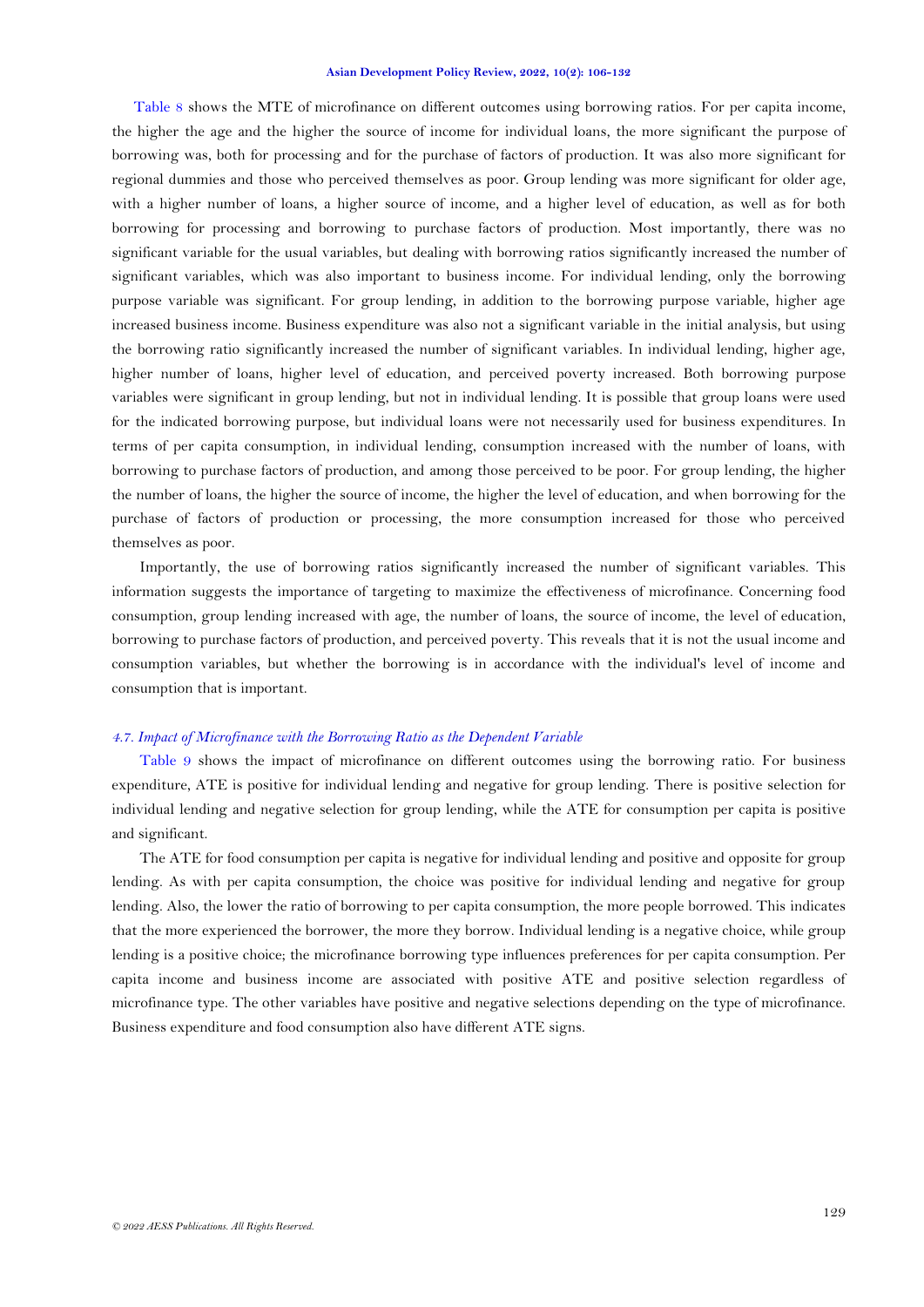|                    |             |            |            | Enterprise               |                |           |              |                |               |                         |
|--------------------|-------------|------------|------------|--------------------------|----------------|-----------|--------------|----------------|---------------|-------------------------|
|                    | Income      |            |            | <b>Enterprise Income</b> | Expenditure    |           |              | Consumption    |               | <b>Consumption Food</b> |
|                    | Indi.       | group      | Indi.      | group                    | Indi.          | group     | Indi.        | group          | Indi.         | group                   |
| ATE                | 6.15        | $52.50**$  | 23.25      | 704.11                   | 766.11         | $-48.39$  | $487.85*$    | 255.40         | $-744.23$     | $5,061.52**$            |
|                    | (13.88)     | (23.10)    | (451.72)   | (3,001.74)               | (469.25)       | (363.86)  | (258.07)     | (331.27)       | (1, 174.51)   | (1,970.05)              |
| ATT                | 44.17       | $105.46**$ | 68.05      | 3,362.64                 | $2,961.07**$   | $-192.67$ | $1,411.76**$ | $1,060.71*$    | 217.36        | $12,681.12***$          |
|                    | (35.95)     | (44.37)    | (1,169.81) | (5, 767.12)              | (1, 215.22)    | (699.06)  | (668.32)     | (636.45)       | (3,041.64)    | (3,784.97)              |
| <b>ATUT</b>        | $-50.73**$  | $-42.52**$ | $-43.74$   | $-4,065.70$              | $-2,517.44***$ | 210.46    | $-894.25**$  | $-1,189.55***$ | $-2,182.70$   | $-8,609.18***$          |
|                    | (22.98)     | (19.66)    | (747.69)   | (2, 555.65)              | (776.71)       | (309.78)  | (427.16)     | (282.04)       | (1,944.06)    | (1,677.28)              |
| LATE               | $-26.13***$ | $-1.65$    | $-36.26$   | $-1,714.60*$             | $-957.01***$   | $-14.99$  | $-297.66*$   | $-501.47***$   | $-1,626.19**$ | $-2,195.56***$          |
|                    | (8.59)      | (7.16)     | (279.48)   | (930.20)                 | (290.33)       | (112.75)  | (159.67)     | (102.66)       | (726.68)      | (610.49)                |
| MPRTE <sub>1</sub> | $-9.00$     | $18.67*$   | 5.84       | $-993.90$                | $-112.46$      | 43.56     | 115.83       | $-257.17$      | $-1,128.74*$  | 199.94                  |
|                    | (7.05)      | (11.07)    | (229.44)   | (1,439.12)               | (238.34)       | (174.44)  | (131.08)     | (158.82)       | (596.56)      | (944.49)                |
| MPRTE2             | $-10.05$    | 15.15      | 6.17       | $-1,188.27$              | $-166.95$      | 53.19     | 97.26        | $-323.10**$    | $-1,152.81**$ | $-354.85$               |
|                    | (6.86)      | (10.35)    | (223.15)   | (1,345.16)               | (231.81)       | (163.05)  | (127.48)     | (148.45)       | (580.20)      | (882.83)                |
| MPRTE <sub>3</sub> | $-14.18**$  | 6.90       | 1.81       | $-1,605.97$              | $-404.99*$     | 75.61     | $-2.42$      | $-450.79***$   | $-1,256.83**$ | $-1,550.57**$           |
|                    | (6.36)      | (8.79)     | (206.85)   | (1, 142.87)              | (214.88)       | (138.53)  | (118.17)     | (126.12)       | (537.83)      | (750.07)                |
| Observations       | 3,930       | 3,893      | 3,930      | 3,893                    | 3,930          | 3,893     | 3,930        | 3,893          | 3,930         | 3,893                   |

#### **Table 9.** Impact estimates of microfinance on different outcomes by type (borrowing ratio).

<span id="page-24-0"></span>**Note:** Standard errors in parentheses.

\*\*\* p<0.01, \*\* p<0.05, \* p<0.1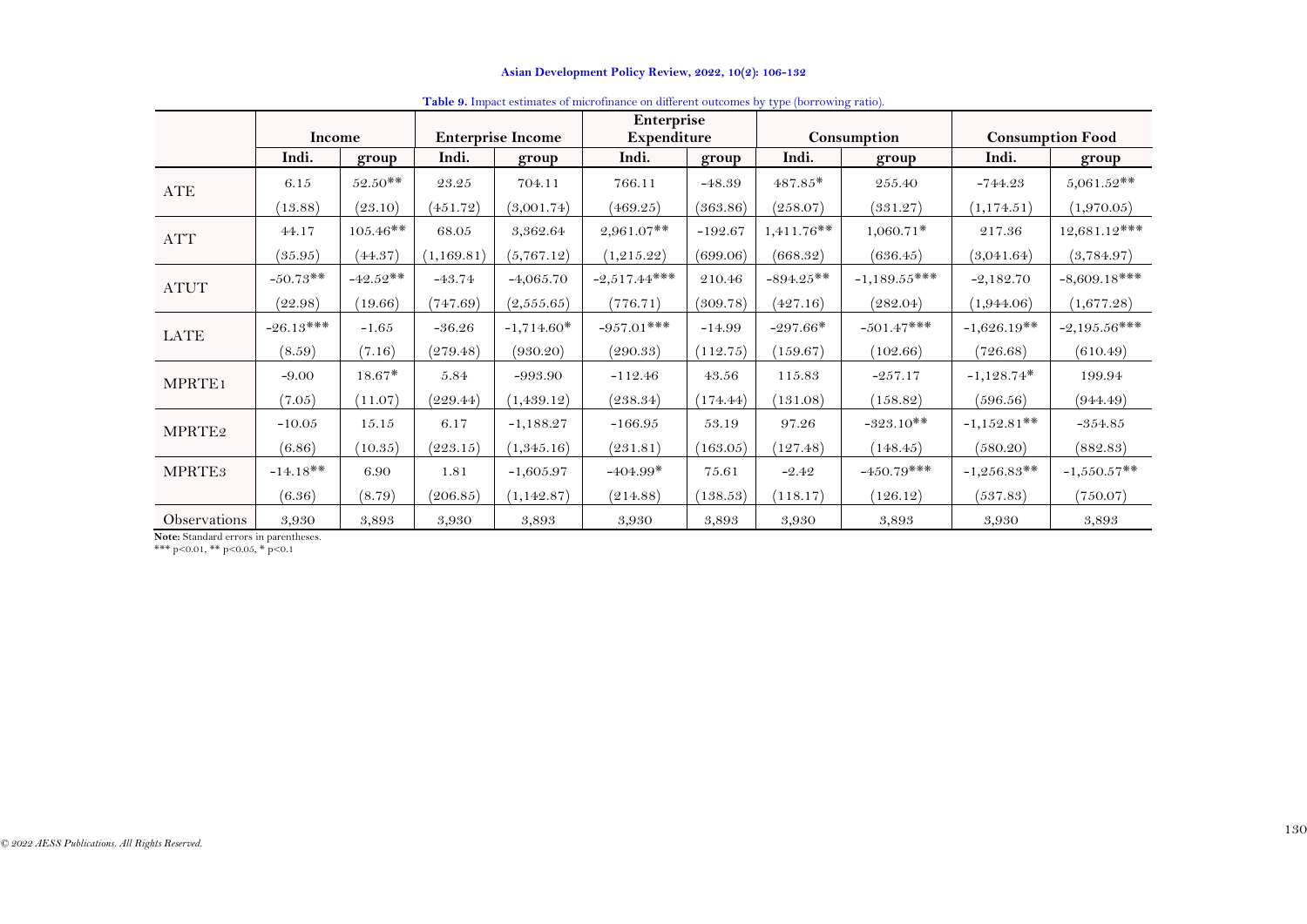#### **5. CONCLUSION**

This study has examined the factors that determine whether people borrow after being allocated individual and group microfinance loans through randomization. Efficiently increasing income and consumption through microfinance requires knowledge of the characteristics of individuals who choose to borrow and which allow their income and consumption to increase, by type of microfinance. Using MTE, results can be obtained that reflect the heterogeneity of the borrowers. The analysis has shown that the test of intrinsic heterogeneity is highly significant. Evidence of the existence of intrinsic heterogeneity in the data was obtained, confirming the validity of the MTE framework. Specifically, the following results were obtained: first, there are types of borrowers who actively borrow and those who do not borrow, and these characteristics are reflected in the type of microfinance; second, there are different types of microfinance suitable for different borrowing purposes; third, a comparison between the poorest and the less poor borrowers reveals different types of suitable microfinance; fourth, the attributes that increase income and consumption through borrowing differ for different groups.

**Funding:** This study received no specific financial support. **Competing Interests:** The author declares that there are no conflicts of interests regarding the publication of this paper.

# **REFERENCES**

- <span id="page-25-2"></span>Attanasio, O., Augsburg, B., De Haas, R., Fitzsimons, E., & Harmgart, H. (2015). The impacts of microfinance: Evidence from joint-liability lending in Mongolia. *American Economic Journal: Applied Economics, 7*(1), 90-122.Available at: https://doi.org/10.1257/app.20130489.
- <span id="page-25-3"></span>Attanasio, O., Augsburg, B., De Haas, R., Fitzsimons, E., & Harmgart, H. (2018). Replication data for: The impacts of microfinance: Evidence from joint-liability lending in Mongolia. Harvard Dataverse. Retrieved from: https:/[/www.openicpsr.org/openicpsr/project/113597/version/V1/view.](http://www.openicpsr.org/openicpsr/project/113597/version/V1/view)
- <span id="page-25-0"></span>Bjorklund, A., & Moffitt, R. (1987). The estimation of wage gains and welfare gains in self-selection models. *The Review of Economics and Statistics, 69*(1), 42-49.Available at: https://doi.org/10.2307/1937899.
- <span id="page-25-10"></span>Carneiro, P., Heckman, J. J., & Vytlacil, E. J. (2010). Evaluating marginal policy changes and the average effect of treatment for individuals at the margin. *Econometrica, 78*(1), 377-394.Available at: https://doi.org/10.3982/ecta7089.
- <span id="page-25-7"></span>Carpena, F., Cole, S., Shapiro, J., & Zia, B. (2013). Liability structure in small-scale finance: Evidence from a natural experiment. *The World Bank Economic Review, 27*(3), 437-469.Available at: https://doi.org/10.1093/wber/lhs031.
- <span id="page-25-9"></span>Chowdhury, A. (2009). Microfinance as a poverty reduction tool - a critical assessment, Economic & Social Affairs, DESA Working Paper, 89. Retrieved from: https://doi.org/10.18356/e9ad576c-en.
- <span id="page-25-5"></span>Fischer, G. (2013). Contract structure, risk-sharing, and investment choice. *Econometrica, 81*(3), 883-939.Available at: https://doi.org/10.3982/ecta9100.
- <span id="page-25-4"></span>Giné, X., Jakiela, P., Karlan, D., & Morduch, J. (2010). Microfinance games. *American Economic Journal: Applied Economics, 2*(3), 60-95.Available at: https://doi.org/10.1257/app.2.3.60.
- <span id="page-25-6"></span>Giné, X., & Karlan, D. S. (2014). Group versus individual liability: Short and long term evidence from Philippine microcredit lending groups. *Journal of Development Economics, 107*, 65-83.Available at: https://doi.org/10.1016/j.jdeveco.2013.11.003.
- <span id="page-25-1"></span>Heckman, J., & Vytlacil, E. (2007). Econometric evaluation of social programs, Part II: Using the marginal treatment effect to organize alternative econometric estimators to evaluate social programs, and to forecast their effects in new environments. In Heckman, J., Leamer, E. (Eds.), Handbook of Econometrics (Vol. 6B, pp. 4875-5143). Amsterdam: Elsevier.
- <span id="page-25-8"></span>Imai, K. S., & Azam, M. S. (2012). Does microfinance reduce poverty in Bangladesh? New evidence from household panel data. *Journal of Development studies, 48*(5), 633-653.Available at: https://doi.org/10.1080/00220388.2012.661853.